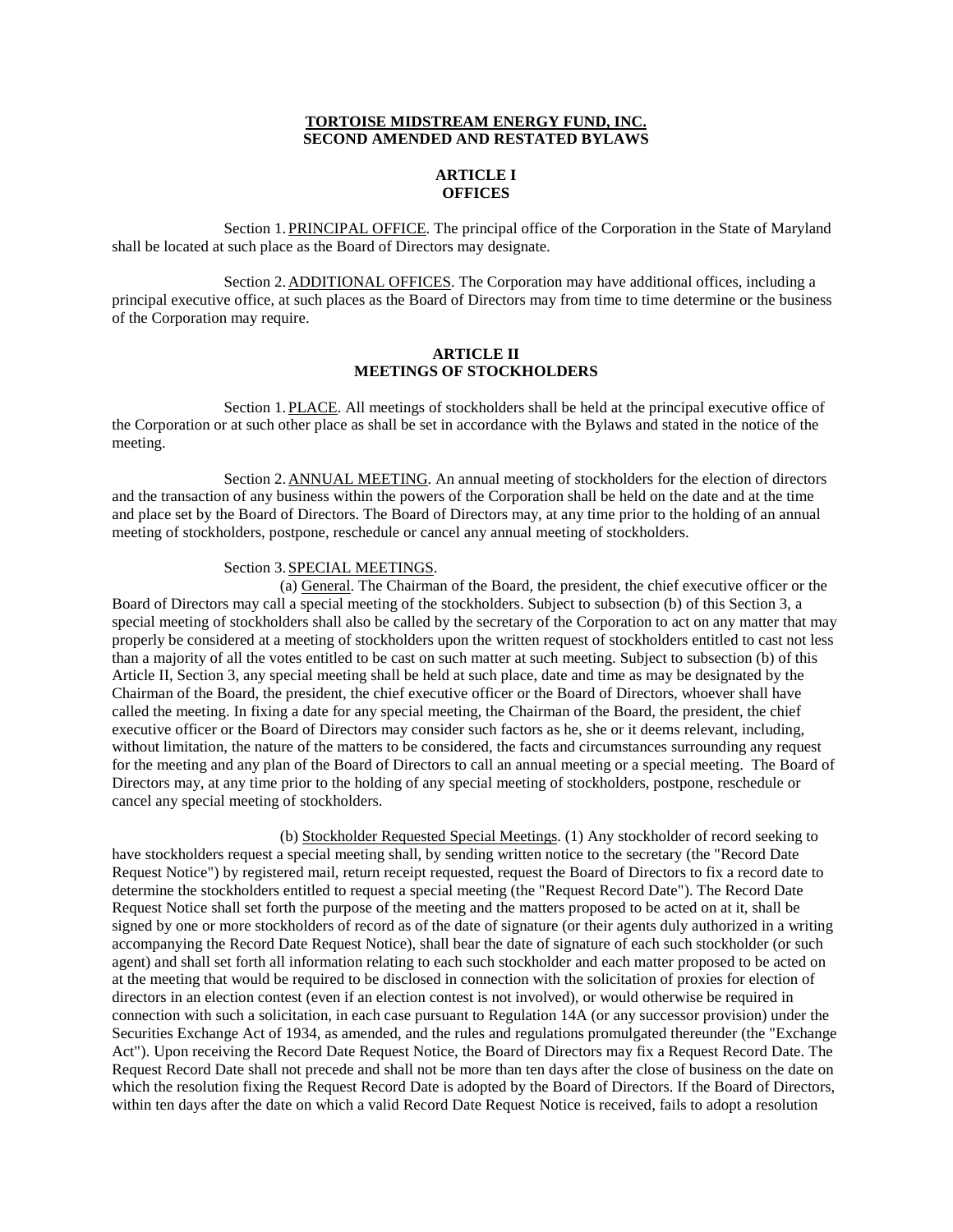fixing the Request Record Date, the Request Record Date shall be the close of business on the tenth day after the first date on which the Record Date Request Notice is received by the secretary.

(2) In order for any stockholder to request a special meeting to act on any matter that may properly be considered at a meeting of stockholders, one or more written requests for a special meeting (collectively, the "Special Meeting Request") signed by stockholders of record (or their agents duly authorized in a writing accompanying the request) as of the Request Record Date entitled to cast not less than a majority of all of the votes entitled to be cast on such matter at such meeting (the "Special Meeting Percentage") shall be delivered to the secretary. In addition, the Special Meeting Request shall (a) set forth the purpose of the meeting and the matters proposed to be acted on at it (which shall be limited to those lawful matters set forth in the Record Date Request Notice received by the secretary), (b) bear the date of signature of each such stockholder (or such agent) signing the Special Meeting Request, (c) set forth (i) the name and address, as they appear in the Corporation's books, of each stockholder signing such request (or on whose behalf the Special Meeting Request is signed), (ii) the class, series and number of all shares of stock of the Corporation which are owned (beneficially or of record) by each such stockholder and (iii) the nominee holder for, and number of, shares of stock of the Corporation owned beneficially but not of record by such stockholder, (d) be sent to the secretary by registered mail, return receipt requested, and (e) be received by the secretary within 60 days after the Request Record Date. Any requesting stockholder (or agent duly authorized in a writing accompanying the revocation of the Special Meeting Request) may revoke his, her or its request for a special meeting at any time by written revocation delivered to the secretary.

(3) The secretary shall inform the requesting stockholders of the reasonably estimated cost of preparing and mailing or delivering the notice of the meeting (including the Corporation's proxy materials). The secretary shall not be required to call a special meeting upon stockholder request and such meeting shall not be held unless, in addition to the documents required by paragraph (2) of this Section 3(b), the secretary receives payment of such reasonably estimated cost prior to the preparation and mailing or delivery of such notice of the meeting.

(4) In the case of any special meeting called by the secretary upon the request of stockholders (a "Stockholder-Requested Meeting"), such meeting shall be held at such place, date and time as may be designated by the Board of Directors; *provided*, however, that the date of any Stockholder-Requested Meeting shall be not more than 90 days after the record date for such meeting (the "Meeting Record Date"); and *provided further* that if the Board of Directors fails to designate, within ten days after the date that a valid Special Meeting Request is actually received by the secretary (the "Delivery Date"), a date and time for a Stockholder-Requested Meeting, then such meeting shall be held at 2:00 p.m. local time on the 90th day after the Meeting Record Date or, if such 90th day is not a Business Day (as defined below), on the first preceding Business Day; and *provided further* that in the event that the Board of Directors fails to designate a place for a Stockholder-Requested Meeting within ten days after the Delivery Date, then such meeting shall be held at the principal executive office of the Corporation. In the case of any Stockholder-Requested Meeting, if the Board of Directors fails to fix a Meeting Record Date that is a date within 30 days after the Delivery Date, then the close of business on the 30th day after the Delivery Date shall be the Meeting Record Date. The Board of Directors may revoke the notice for any Stockholder-Requested Meeting in the event that the requesting stockholders fail to comply with the provisions of paragraph (3) of this Section 3(b).

(5) If written revocations of the Special Meeting Request have been delivered to the secretary and the result is that stockholders of record (or their agents duly authorized in writing), as of the Request Record Date, entitled to cast less than the Special Meeting Percentage have delivered, and not revoked, requests for a special meeting to the secretary: (i) if the notice of meeting has not already been given, the secretary shall refrain from giving the notice of the meeting and send to all requesting stockholders who have not revoked such requests written notice of any revocation of a request for a special meeting on the matter, or (ii) if the notice of meeting has been given and if the secretary first sends to all requesting stockholders who have not revoked requests for a special meeting on the matter written notice of any revocation of a request for the special meeting and written notice of the Corporation's intention to revoke the notice of the meeting or for the chairman of the meeting to adjourn the meeting without action on the matter, (A) the secretary may revoke the notice of the meeting at any time before ten days before the commencement of the meeting or (B) the chairman of the meeting may call the meeting to order and adjourn the meeting without acting on the matter. Any request for a special meeting received after a revocation by the secretary of a notice of a meeting shall be considered a request for a new special meeting.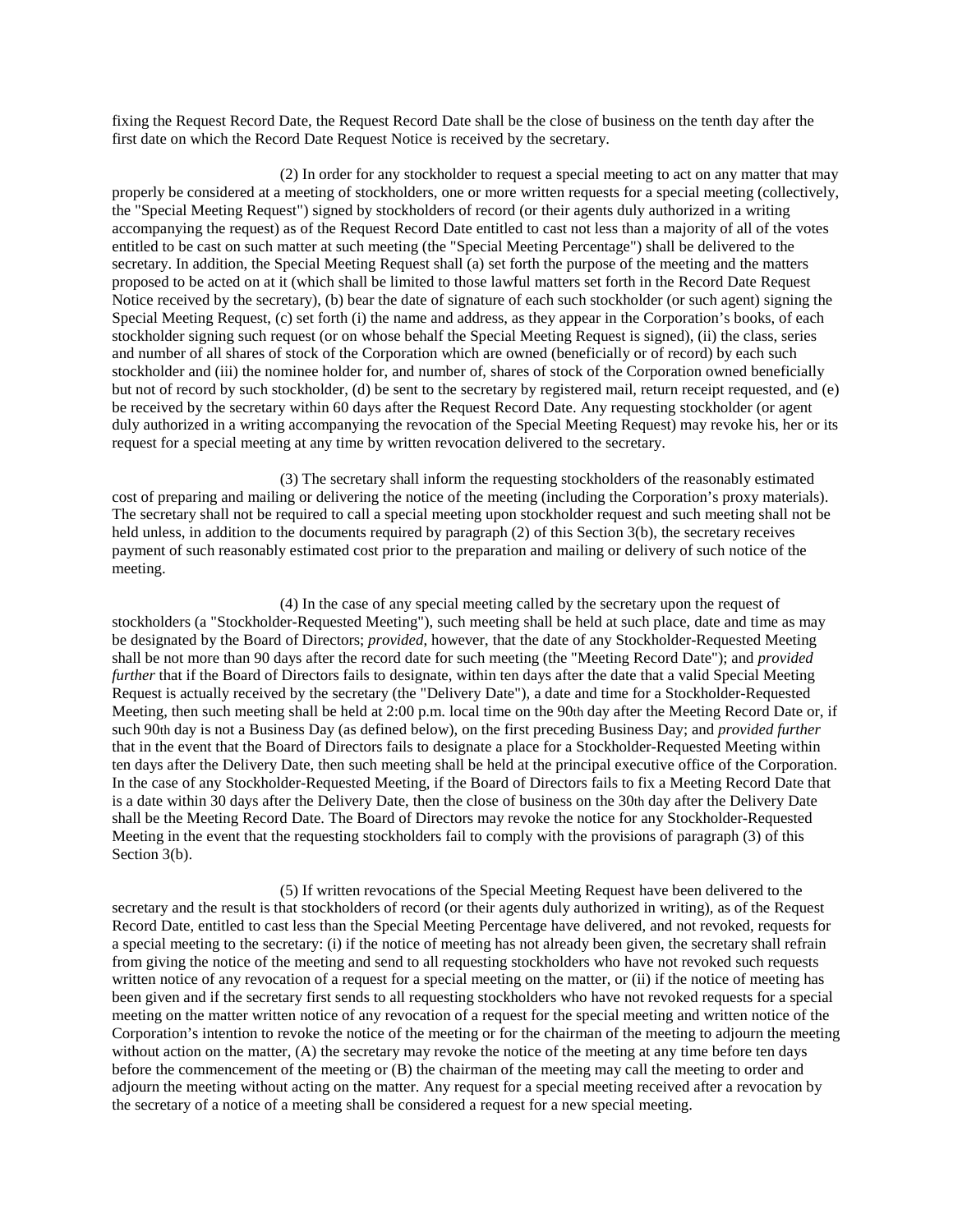(6) The Board of Directors, the chairman of the Board, the chief executive officer or the president may appoint regionally or nationally recognized independent inspectors of elections to act as the agent of the Corporation for the purpose of promptly performing a ministerial review of the validity of any purported Special Meeting Request received by the secretary. For the purpose of permitting the inspectors to perform such review, no such purported Special Meeting Request shall be deemed to have been delivered to the secretary until the earlier of (i) five Business Days after receipt by the secretary of such purported request and (ii) such date as the independent inspectors certify to the Corporation that the valid requests received by the secretary represent, as of the Request Record Date, stockholders of record entitled to cast not less than the Special Meeting Percentage. Nothing contained in this paragraph (6) shall in any way be construed to suggest or imply that the Corporation or any stockholder shall not be entitled to contest the validity of any request, whether during or after such five Business Day period, or to take any other action (including, without limitation, the commencement, prosecution or defense of any litigation with respect thereto, and the seeking of injunctive relief in such litigation).

(7) For purposes of these Bylaws, "Business Day" shall mean any day other than a Saturday, a Sunday or a day on which banking institutions in the State of Kansas are authorized or obligated by law or executive order to close.

Section 4.NOTICE OF MEETINGS. Not less than ten nor more than 90 days before each meeting of stockholders, the secretary shall give to each stockholder entitled to vote at such meeting and to each stockholder not entitled to vote who is entitled to notice of the meeting notice in writing or by electronic transmission stating the time and place of the meeting and, in the case of a special meeting or as otherwise may be required by any statute, the purpose for which the meeting is called, either by mail, by presenting it to such stockholder personally, by leaving it at the stockholder's residence or usual place of business or by any other means permitted by Maryland law. If mailed, such notice shall be deemed to be given when deposited in the United States mail addressed to the stockholder at the stockholder's address as it appears on the records of the Corporation, with postage thereon prepaid. If transmitted electronically, such notice shall be deemed to be given when transmitted to the stockholder by an electronic transmission to any address or number of the stockholder at which the stockholder receives electronic transmissions. The Corporation may give a single notice to all stockholders who share an address, which single notice shall be effective as to any stockholder at such address, unless a stockholder objects to receiving such single notice or revokes a prior consent to receiving such single notice. Failure to give notice of any meeting to one or more stockholders, or any irregularity in such notice, shall not affect the validity of any meeting fixed in accordance with this Article II or the validity of any proceedings at any such meeting.

Subject to Section 11(a) of this Article II, any business of the Corporation may be transacted at an annual meeting of stockholders without being specifically designated in the notice, except such business as is required by any statute to be stated in such notice. No business shall be transacted at a special meeting of stockholders except as specifically designated in the notice. The Corporation may postpone or cancel a meeting of stockholders by making a public announcement (as defined in Section  $11(c)(3)$  of this Article II) of such postponement or cancellation prior to the meeting. Notice of the date, time and place to which the meeting is postponed shall be given not less than ten days prior to such date and otherwise in the manner set forth in this section.

Section 5. ORGANIZATION AND CONDUCT. Every meeting of stockholders shall be conducted by an individual appointed by the Board of Directors to be chairman of the meeting or, in the absence of such appointment or appointed individual, by the chairman of the Board, if any, or, in the case of a vacancy in the office or absence of the chairman of the Board, by one of the following officers present at the meeting in the following order: the vice chairman of the Board, if any, the chief executive officer, the president, any vice presidents in order of their rank and seniority, the secretary, the treasurer or, in the absence of such officers, a chairman chosen by the stockholders by the vote of a majority of the votes cast by stockholders present in person or by proxy. The secretary, or, in the secretary's absence, an assistant secretary, or, in the absence of both the secretary and assistant secretaries, an individual appointed by the Board of Directors or, in the absence of such appointment, an individual appointed by the chairman of the meeting shall act as secretary. In the event that the secretary presides at a meeting of the stockholders, an assistant secretary, or, in the absence of assistant secretaries, an individual appointed by the Board of Directors or the chairman of the meeting, shall record the minutes of the meeting. The order of business and all other matters of procedure at any meeting of stockholders shall be determined by the chairman of the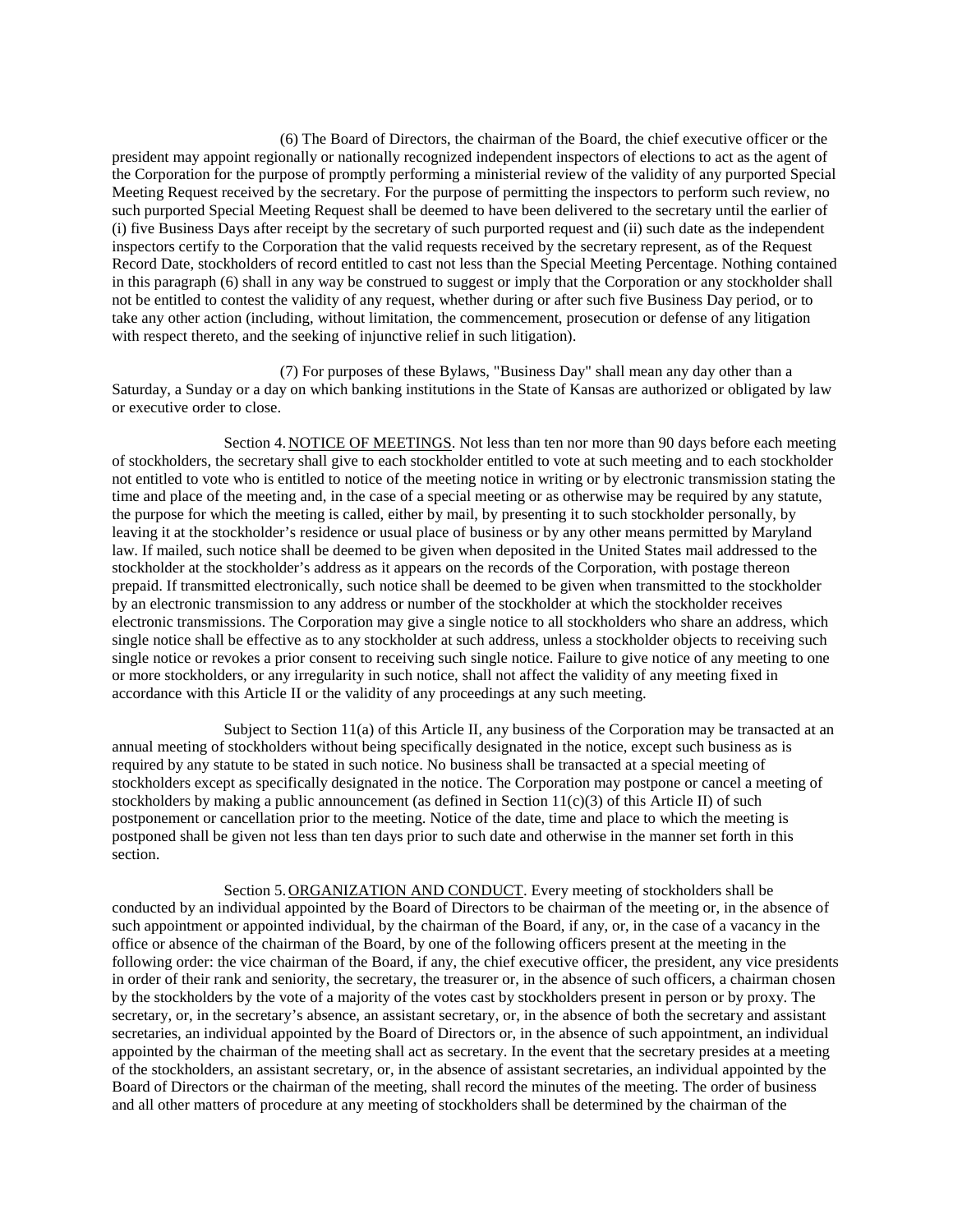meeting. The chairman of the meeting may prescribe such rules, regulations and procedures and take such action as, in the discretion of such chairman and without any action by the stockholders, are appropriate for the proper conduct of the meeting, including, without limitation, (a) restricting admission to the time set for the commencement of the meeting; (b) limiting attendance at the meeting to stockholders of record of the Corporation, their duly authorized proxies and other such individuals as the chairman of the meeting may determine; (c) limiting participation at the meeting on any matter to stockholders of record of the Corporation entitled to vote on such matter, their duly authorized proxies and other such individuals as the chairman of the meeting may determine; (d) limiting the time allotted to questions or comments; (e) determining when and for how long the polls should be open and when the polls should be closed; (f) maintaining order and security at the meeting; (g) removing any stockholder or any other individual who refuses to comply with meeting procedures, rules or guidelines as set forth by the chairman of the meeting; (h) concluding a meeting or recessing or adjourning the meeting to a later date and time and at a place announced at the meeting; and (i) complying with any state and local laws and regulations concerning safety and security. Unless otherwise determined by the chairman of the meeting, meetings of stockholders shall not be required to be held in accordance with the rules of parliamentary procedure.

Section 6.QUORUM. The presence in person or by proxy of the holders of shares of stock of the Corporation entitled to cast a majority of the votes entitled to be cast (without regard to class) shall constitute a quorum at any meeting of the stockholders, except with respect to any such matter that, under applicable statutes or regulatory requirements, requires approval by a separate vote of one or more classes of stock, in which case the presence in person or by proxy of the holders of shares entitled to cast a majority of the votes entitled to be cast by each such class on such a matter shall constitute a quorum. This section shall not affect any requirement under any statute or the charter of the Corporation for the vote necessary for the adoption of any measure.

If, however, such quorum shall not be present at any meeting of the stockholders, the chairman of the meeting may adjourn the meeting *sine die* or from time to time to a date not more than 120 days after the original record date without notice other than announcement at the meeting. At such adjourned meeting at which a quorum shall be present, any business may be transacted which might have been transacted at the meeting as originally notified.

The stockholders present either in person or by proxy, at a meeting which has been duly called and at which a quorum has been established, may continue to transact business until adjournment, notwithstanding the withdrawal from the meeting of enough stockholders to leave fewer than required to establish a quorum.

Section 7.VOTING. A plurality of all the votes cast at a meeting of stockholders duly called and at which a quorum is present shall be sufficient to elect a director. Each share may be voted for as many individuals as there are directors to be elected and for whose election the share is entitled to be voted. A majority of the votes cast at a meeting of stockholders duly called and at which a quorum is present shall be sufficient to approve any other matter which may properly come before the meeting, unless a different vote is required by statute or by the charter of the Corporation. Unless otherwise provided by statute or in the charter, each outstanding share, regardless of class, shall be entitled to one vote on each matter submitted to a vote at a meeting of stockholders.

Section 8.PROXIES. A stockholder may cast the votes entitled to be cast by the holder of the shares of stock owned of record by the stockholder in person or by proxy executed by the stockholder or by the stockholder's duly authorized agent in any manner permitted by law. Such proxy or evidence of authorization of such proxy shall be filed with the secretary of the Corporation before or at the meeting. No proxy shall be valid more than eleven months after its date unless otherwise provided in the proxy.

Section 9.VOTING OF STOCK BY CERTAIN HOLDERS. Stock of the Corporation registered in the name of a corporation, partnership, trust or other entity, if entitled to be voted, may be voted by the president or a vice president, a general partner, trustee or managing member thereof, as the case may be, or a proxy appointed by any of the foregoing individuals, unless some other person who has been appointed to vote such stock pursuant to a bylaw or a resolution of the governing body of such corporation or other entity or agreement of the partners of a partnership presents a certified copy of such bylaw, resolution or agreement, in which case such person may vote such stock. Any director or fiduciary may vote stock registered in the name of such person in the capacity as such director or fiduciary, either in person or by proxy.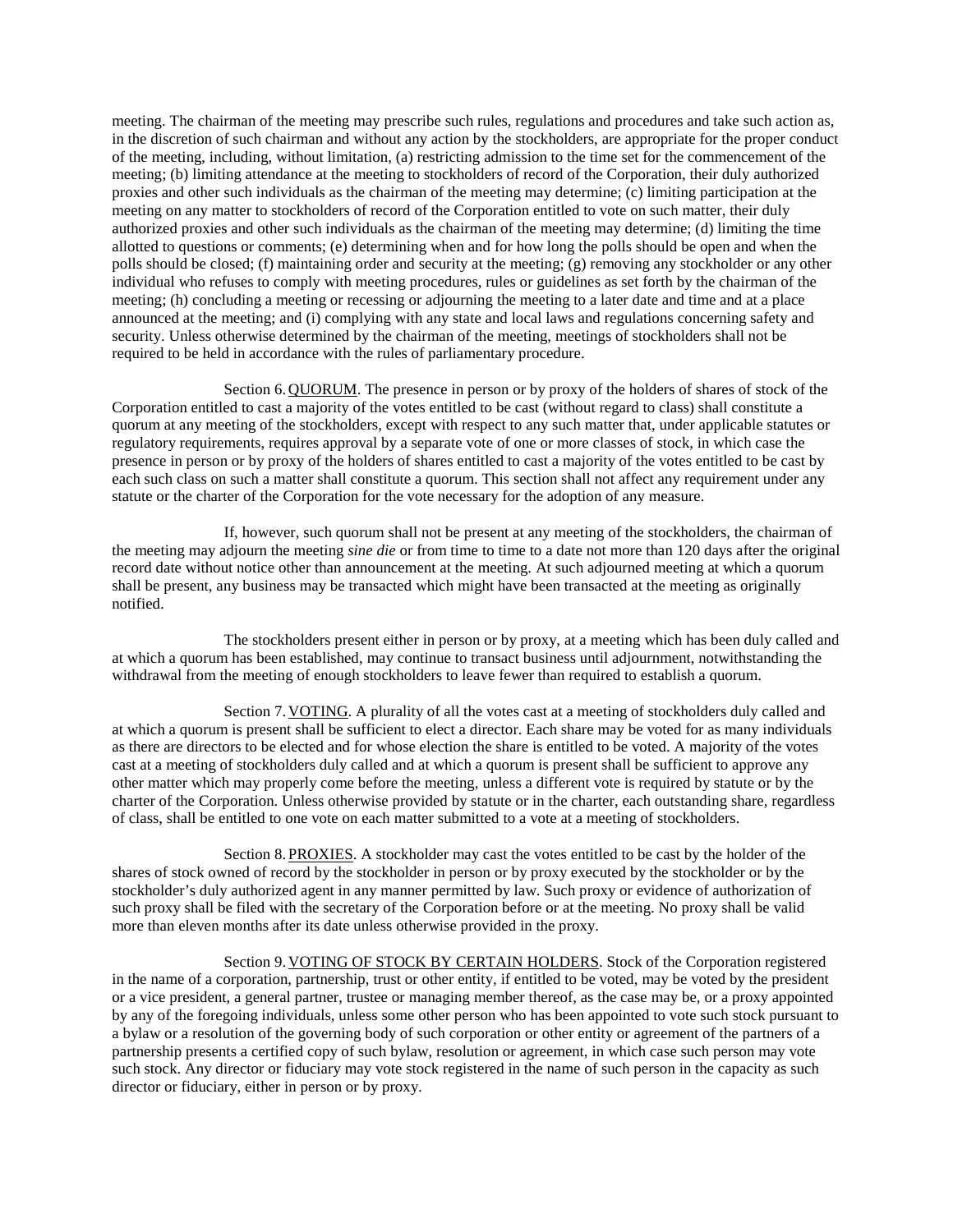Shares of stock of the Corporation directly or indirectly owned by it shall not be voted at any meeting and shall not be counted in determining the total number of outstanding shares entitled to be voted at any given time, unless they are held by it in a fiduciary capacity, in which case they may be voted and shall be counted in determining the total number of outstanding shares at any given time.

The Board of Directors may adopt by resolution a procedure by which a stockholder may certify in writing to the Corporation that any shares of stock registered in the name of the stockholder are held for the account of a specified person other than the stockholder. The resolution shall set forth the class of stockholders who may make the certification, the purpose for which the certification may be made, the form of certification and the information to be contained in it; if the certification is with respect to a record date, the time after the record date within which the certification must be received by the Corporation; and any other provisions with respect to the procedure which the Board of Directors considers necessary or desirable. On receipt by the Corporation of such certification, the person specified in the certification shall be regarded as, for the purposes set forth in the certification, the holder of record of the specified stock in place of the stockholder who makes the certification.

Section 10.INSPECTORS. The Board of Directors, in advance of any meeting, may, but need not, appoint one or more individual inspectors or one or more entities that designate individuals as inspectors to act at the meeting or any adjournment thereof. If an inspector or inspectors are not appointed, the person presiding at the meeting may, but need not, appoint one or more inspectors. In case any person who may be appointed as an inspector fails to appear or act, the vacancy may be filled by appointment made by the Board of Directors in advance of the meeting or at the meeting by the chairman of the meeting. The inspectors, if any, shall (i) determine the number of shares of stock represented at the meeting, in person or by proxy, and the validity and effect of proxies, (ii) receive and tabulate all votes, ballots or consents, (iii) report such tabulation to the chairman of the meeting, (iv) hear and determine all challenges and questions arising in connection with the right to vote, and (v) do such acts as are proper to fairly conduct the election or vote. Each such report shall be in writing and signed by the inspector or by a majority of them if there is more than one inspector acting at such meeting. If there is more than one inspector, the report of a majority shall be the report of the inspectors. The report of the inspector or inspectors on the number of shares represented at the meeting and the results of the voting shall be *prima facie* evidence thereof.

## Section 11.ADVANCE NOTICE OF STOCKHOLDER NOMINEES FOR DIRECTOR AND OTHER STOCKHOLDER PROPOSALS.

(a) Annual Meetings of Stockholders. (1) Nominations of individuals for election to the Board of Directors and the proposal of other business to be considered by the stockholders may be made at an annual meeting of stockholders (i) pursuant to the Corporation's notice of meeting, (ii) by or at the direction of the Board of Directors or (iii) by any one or more stockholders of the Corporation who (A) have each continuously owned (as defined below) shares of stock of the Corporation entitled to vote in the election of directors on a proposal of other business, for at least three (3) years of the date of the giving of the notice as provided for in Section  $11(a)(2)$ , the record date for determining the stockholders entitled to vote at the meeting and the time of the annual meeting (including any adjournment or postponement thereof), with the aggregate shares owned by such stockholder(s) as of each of such dates and during such three (3) year period representing at least one percent (1%) of the Corporation's shares of stock, (B) holds, or hold, a certificate or certificates representing the aggregate number of shares of stock of the Corporation referenced in this Section  $11(a)(1)(A)$  as of the time of giving the notice provided for in Section  $11(a)(2)$ , the record date for determining the stockholders entitled to vote at the meeting and the time of the annual meeting (including any adjournment or postponement thereof), (C) is, or are, entitled to make such nomination or propose such other business and to vote at the meeting on such election or proposal of other business, and (D) complies, or comply, with the notice procedures set forth in this Section 11(a) as to such nomination or proposal of other business. For purposes of this Section 11, a stockholder shall be deemed to "own" or have "owned" only those outstanding shares of the Corporation's stock to which the stockholder possesses both the full voting and investment rights pertaining to such shares and the full economic interest in (including the opportunity for profit from and risk of loss on) such shares; provided that the number of shares calculated in accordance with the foregoing shall not include any shares  $(x)$  sold by such stockholder or any of its affiliates in any transaction that has not been settled or closed or (y) borrowed by such stockholder or any of its affiliates for any purposes or purchased by such stockholder or any of its affiliates pursuant to an agreement to resell. Without limiting the foregoing, to the extent not excluded by the immediately preceding sentence, a stockholder's "short position" as defined in Rule 14e-4 under the Exchange Act shall be deducted from the shares otherwise "owned." A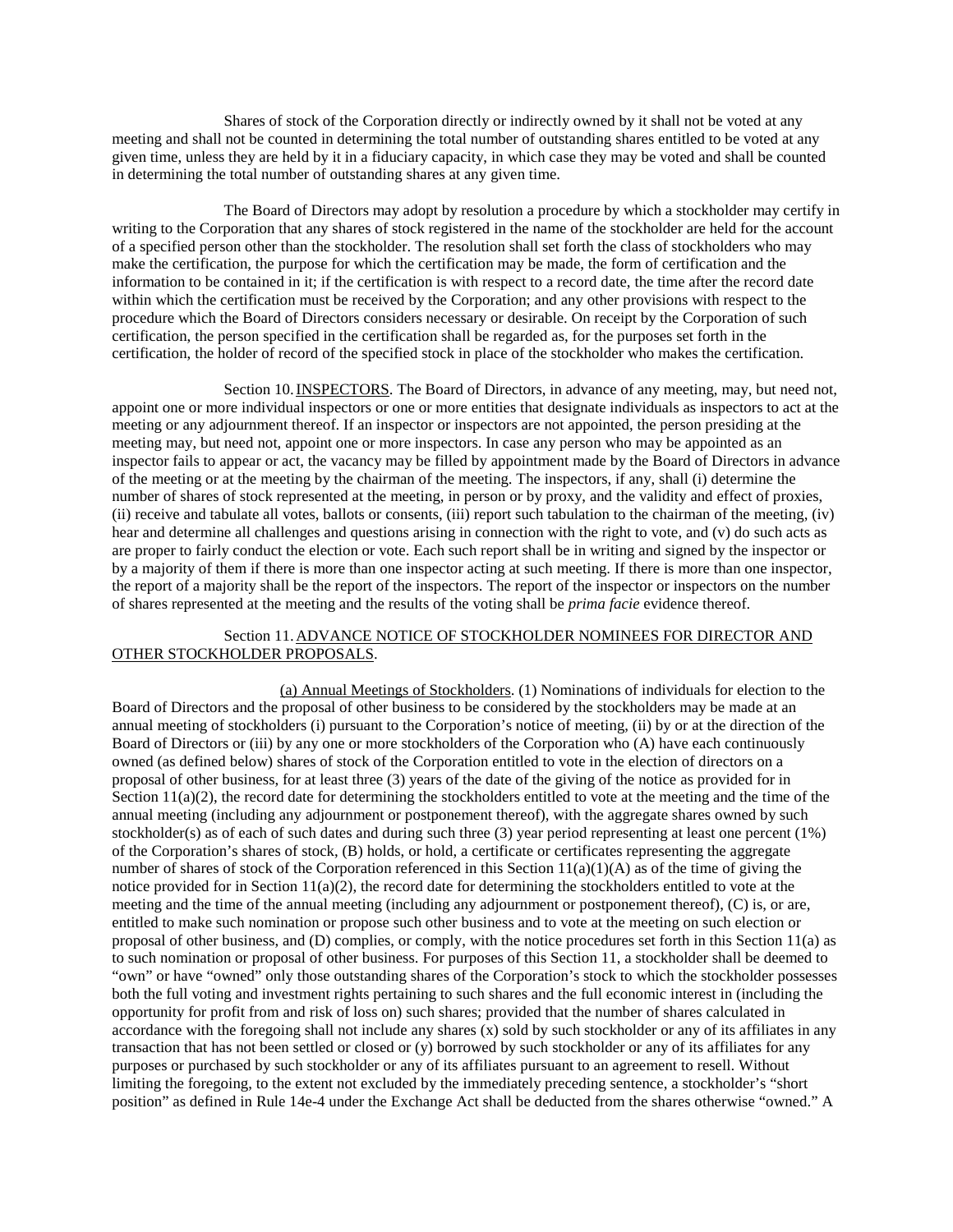stockholder shall "own" shares held in the name of a nominee or other intermediary so long as the stockholder retains the right to instruct how the shares are voted with respect to the election of directors or the proposal of other business and possesses the full economic interest in the shares. For purposes of this Section 11, the term "affiliate" or "affiliates" shall have the meaning ascribed thereto under the General Rules and Regulations under the Exchange Act. For purposes of this Section 11, the period of continuous ownership of shares must be evidenced by documentation accompanying the nomination or proposal. Whether shares are "owned" for purposes of this Section 11 shall be determined by the Board of Directors.

(2)For any nomination or other business to be properly brought before an annual meeting by a stockholder pursuant to clause (iii) of paragraph  $(a)(1)$  of this Section 11, the stockholder must have given timely notice thereof in writing to the secretary of the Corporation and, in the case of any such other business, such other business must otherwise be a proper matter for action by the stockholders. To be timely, a stockholder's notice shall set forth all information required under this Section 11 and shall be delivered to the secretary at the principal executive office of the Corporation not earlier than the 150th day nor later than 5:00 p.m., Central Time, on the 120th day prior to the first anniversary of the date of the proxy statement (as defined in Section 11(c)(3) of this Article II) for the preceding year's annual meeting; provided, however, that in connection with the Corporation's first annual meeting or in the event that the date of the annual meeting is advanced or delayed by more than 30 days from the first anniversary of the date of the preceding year's annual meeting, notice by the stockholder to be timely must be so delivered not earlier than the 150th day prior to the date of such annual meeting and not later than 5:00 p.m., Central Time, on the later of the 120th day prior to the date of such annual meeting, as originally convened, or the tenth day following the day on which public announcement of the date of such meeting is first made. The public announcement of a postponement or adjournment of an annual meeting shall not commence a new time period for the giving of a stockholder's notice as described above.

(3)Such stockholder's notice shall set forth:

(i) separately as to each individual whom the stockholder proposes to nominate for election or reelection as a director (each, a "Proposed Nominee"),

(A) the name, age, business address, residence address and educational

background of such Proposed Nominee;

(B) the class, series and number of any shares of stock that are, directly or indirectly, beneficially owned or owned of record by such Proposed Nominee;

(C) the date such shares were acquired and the investment intent of

such acquisition;

(D) a description of all director and indirect compensation and other agreements, arrangements and understandings or any other relationships, between or among any stockholder making the nomination, or any of its respective affiliates and associates, or others acting in concert therewith, on the one hand, and such Proposed Nominee, or his or her respective affiliates and associates, on the other hand;

(E) all information relating to the Proposed Nominee that would be required to be disclosed in connection with the solicitation of proxies for the election of the Proposed Nominee as a director in an election contest (even if an election contest is not involved), or would otherwise be required in connection with such solicitation, in each case pursuant to Regulation 14A (or any successor provision) under the Exchange Act and the rules thereunder; and

(F) whether such stockholder believes any such Proposed Nominee is, or is not, an "interested person" of the Corporation, as defined in the Investment Company Act of 1940, as amended, and the rules promulgated thereunder (the "Investment Company Act") and information regarding such individual that is sufficient, in the discretion of the Board of Directors or any committee thereof or any authorized officer of the Corporation, to make such determination;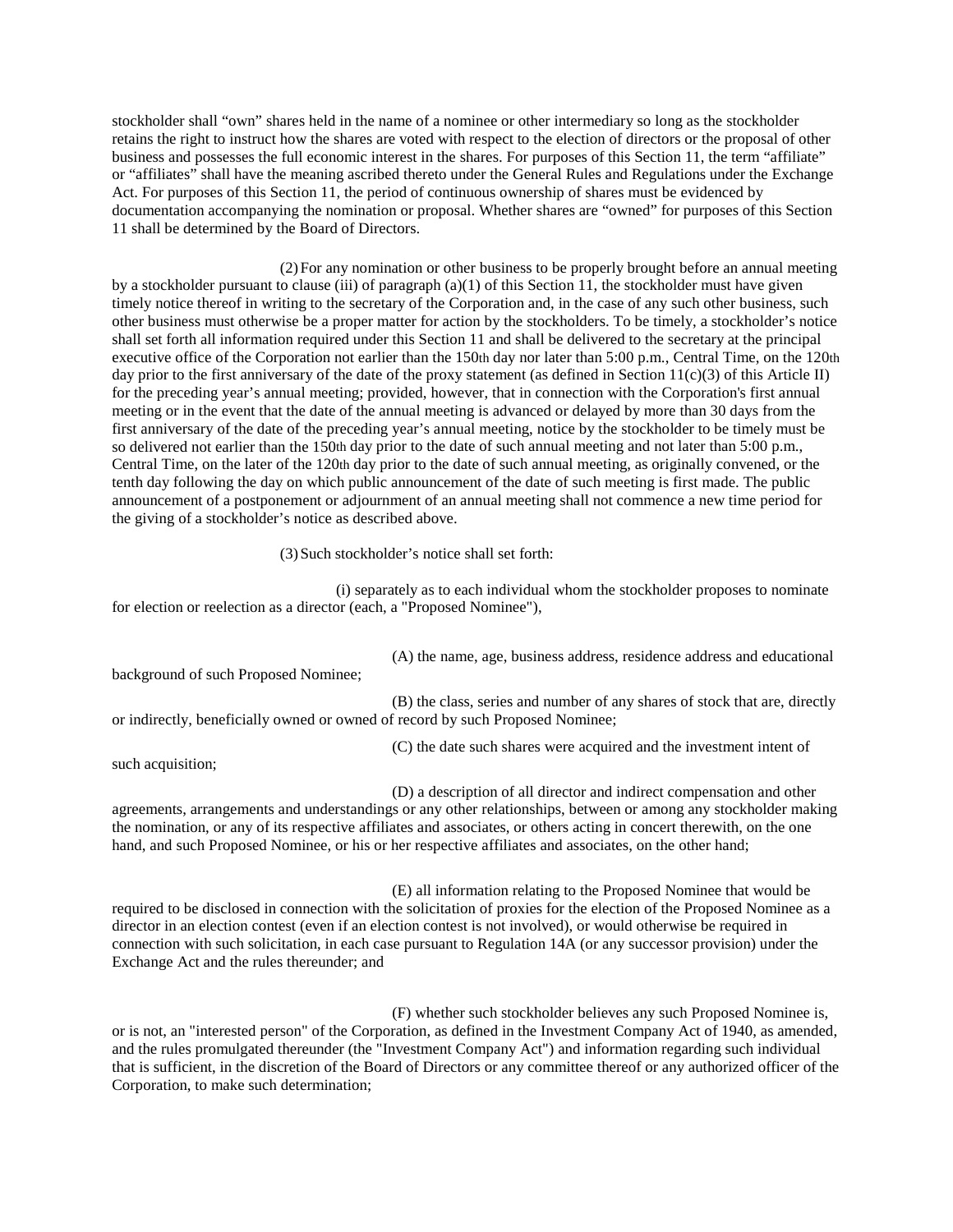(ii) as to any business that the stockholder proposes to bring before the meeting,

(A) a description of such business, the stockholder's reasons for

proposing such business at the meeting;

(B) any material interest in such business of such stockholder or any Stockholder Associated Person (as defined below), individually or in the aggregate, including any anticipated benefit to the stockholder or the Stockholder Associated Person therefrom;

(C) a description of all agreements, arrangements and understandings between such stockholder and Stockholder Associated Person amongst themselves or with any other person or persons (including their names) in connection with the proposal of such business by such shareholder; and

(D) a representation that such shareholder intends to appear in person or by proxy at the meeting to bring the business before the meeting;

(iii) separatelyas to the stockholder giving the notice and any Stockholder

Associated Person,

(A)the class, series and number of all shares of stock or other securities of the Corporation or affiliate thereof (collectively, the "Company Securities"), if any, which are, directly or indirectly, owned (beneficially or of record) by such stockholder or Stockholder Associated Person, the date on which each such Company Security was acquired and the investment intent of such acquisition, and any short interest (including any opportunity to profit or share in any benefit from any decrease in the price of such stock or other security) in any Company Securities of any such person;

(B)the nominee holder for, and number of, any Company Securities owned beneficially but not of record by such stockholder or Stockholder Associated Person;

(C) whether and the extent to which such stockholder or Stockholder Associated Person, directly or indirectly (through brokers, nominees or otherwise), is subject to or during the last six months has engaged in any hedging, derivative or other transaction or series of transactions or entered into any other agreement, arrangement or understanding (including any short interest, any borrowing or lending of securities or any proxy or voting agreement), the effect or intent of which is to (I) manage risk or benefit of changes in the price of (x) Company Securities or (y) any security of any other closed-end investment company (a "Peer Group Company") for such stockholder or Stockholder Associated Person or (II) increase or decrease the voting power of such stockholder or Stockholder Associated Person in the Corporation or any affiliate thereof (or, as applicable, in any Peer Group Company) disproportionately to such person's economic interest in the Company Securities (or, as applicable, in any Peer Group Company); and

(D) any substantial interest, direct or indirect (including, without limitation, any existing or prospective commercial, business or contractual relationship with the Corporation), by security holdings or otherwise, of such stockholder or Stockholder Associated Person, in the Corporation or any affiliate thereof, other than an interest arising from the ownership of Company Securities where such stockholder or Stockholder Associated Person receives no extra or special benefit not shared on a *pro rata* basis by all other holders of the same class or series;

(iv) as to the stockholder giving the notice, any Stockholder Associated Person with an interest or ownership referred to in clauses (ii) or (iii) of this paragraph (3) of this Section 11(a),

(A)the name and address of such stockholder, as they appear on the Corporation's stock ledger, and the current name and business address, if different, of each such Stockholder Associated Person and

(B)the investment strategy or objective, if any, of such stockholder and each such Stockholder Associated Person who is not an individual and a copy of the prospectus, offering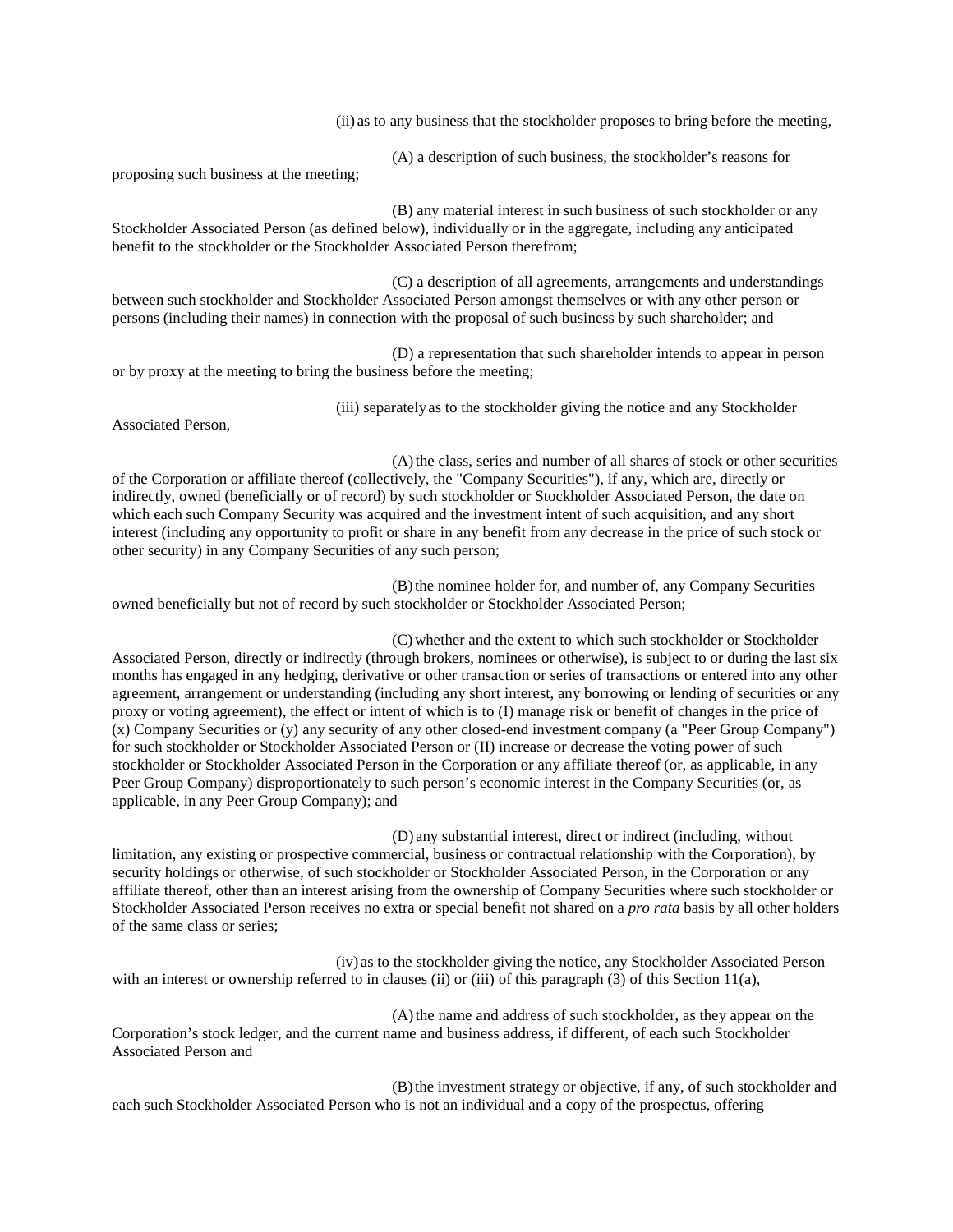memorandum or similar document, if any, provided to investors or potential investors in such stockholder and each such Stockholder Associated Person; and

(v)to the extent known by the stockholder giving the notice, the name and address of any other stockholder supporting the nominee for election or reelection as a director or the proposal of other business on the date of such stockholder's notice.

(4)Such stockholder's notice shall, with respect to any Proposed Nominee, be accompanied by a certificate executed by the Proposed Nominee (i) certifying that such Proposed Nominee (a) is not, and will not become a party to, any agreement, arrangement or understanding with any person or entity other than the Corporation in connection with service or action as a director that has not been disclosed to the Corporation and (b) will serve as a director of the Corporation if elected; and (ii) attaching a completed Proposed Nominee questionnaire (which questionnaire shall be provided by the Corporation, upon request, to the stockholder providing the notice and shall include all information relating to the Proposed Nominee that would be required to be disclosed in connection with the solicitation of proxies for the election of the Proposed Nominee as a director in an election contest (even if an election contest is not involved), or would otherwise be required in connection with such solicitation, in each case pursuant to Regulation 14A (or any successor provision) under the Exchange Act and the rules thereunder, or would be required pursuant to the rules of any national securities exchange or over-the-counter market).

(5)Notwithstanding anything in this subsection (a) of this Section 11 to the contrary, in the event that the number of directors to be elected to the Board of Directors is increased, and there is no public announcement of such action at least 130 days prior to the first anniversary of the date of the proxy statement (as defined in Section  $11(c)(3)$  of this Article II) for the preceding year's annual meeting, a stockholder's notice required by this Section 11(a) shall also be considered timely, but only with respect to nominees for any new positions created by such increase, if it shall be delivered to the secretary at the principal executive office of the Corporation not later than 5:00 p.m., Central Time, on the tenth day following the day on which such public announcement is first made by the Corporation.

(6)For purposes of this Section 11, "Stockholder Associated Person" of any stockholder means (i) any person acting in concert with such stockholder, (ii) any beneficial owner of shares of stock of the Corporation owned of record or beneficially by such stockholder (other than a stockholder that is a depositary) and (iii) any person that directly, or indirectly through one or more intermediaries, controls, or is controlled by, or is under common control with, such stockholder or such Stockholder Associated Person.

(b)Special Meetings of Stockholders. Only such business shall be conducted at a special meeting of stockholders as shall have been brought before the meeting pursuant to the Corporation's notice of meeting. Nominations of individuals for election to the Board of Directors may be made at a special meeting of stockholders at which directors are to be elected only (i) by or at the direction of the Board of Directors or (ii) provided that the special meeting has been called in accordance with Section 3 of this Article II for the purpose of electing directors, by any stockholder of the Corporation who is a stockholder of record both at the time of giving of notice provided for in this Section 11 and at the time of the special meeting, who is entitled to vote at the meeting in the election of each individual so nominated and who has complied with the notice procedures set forth in this Section 11. In the event the Corporation calls a special meeting of stockholders for the purpose of electing one or more individuals to the Board of Directors, any such stockholder may nominate an individual or individuals (as the case may be) for election as a director as specified in the Corporation's notice of meeting, if the stockholder's notice, containing the information required by paragraph  $(a)(3)$  of this Section 11 shall be delivered to the secretary at the principal executive office of the Corporation not earlier than the 120th day prior to such special meeting and not later than 5:00 p.m., Central Time, on the later of the 90th day prior to such special meeting or the tenth day following the day on which public announcement is first made of the date of the special meeting and of the nominees proposed by the Board of Directors to be elected at such meeting. The public announcement of a postponement or adjournment of a special meeting shall not commence a new time period for the giving of a stockholder's notice as described above.

(c)General. (1) If information submitted pursuant to this Section 11 by any stockholder proposing a nominee for election as a director or any proposal for other business at a meeting of stockholders shall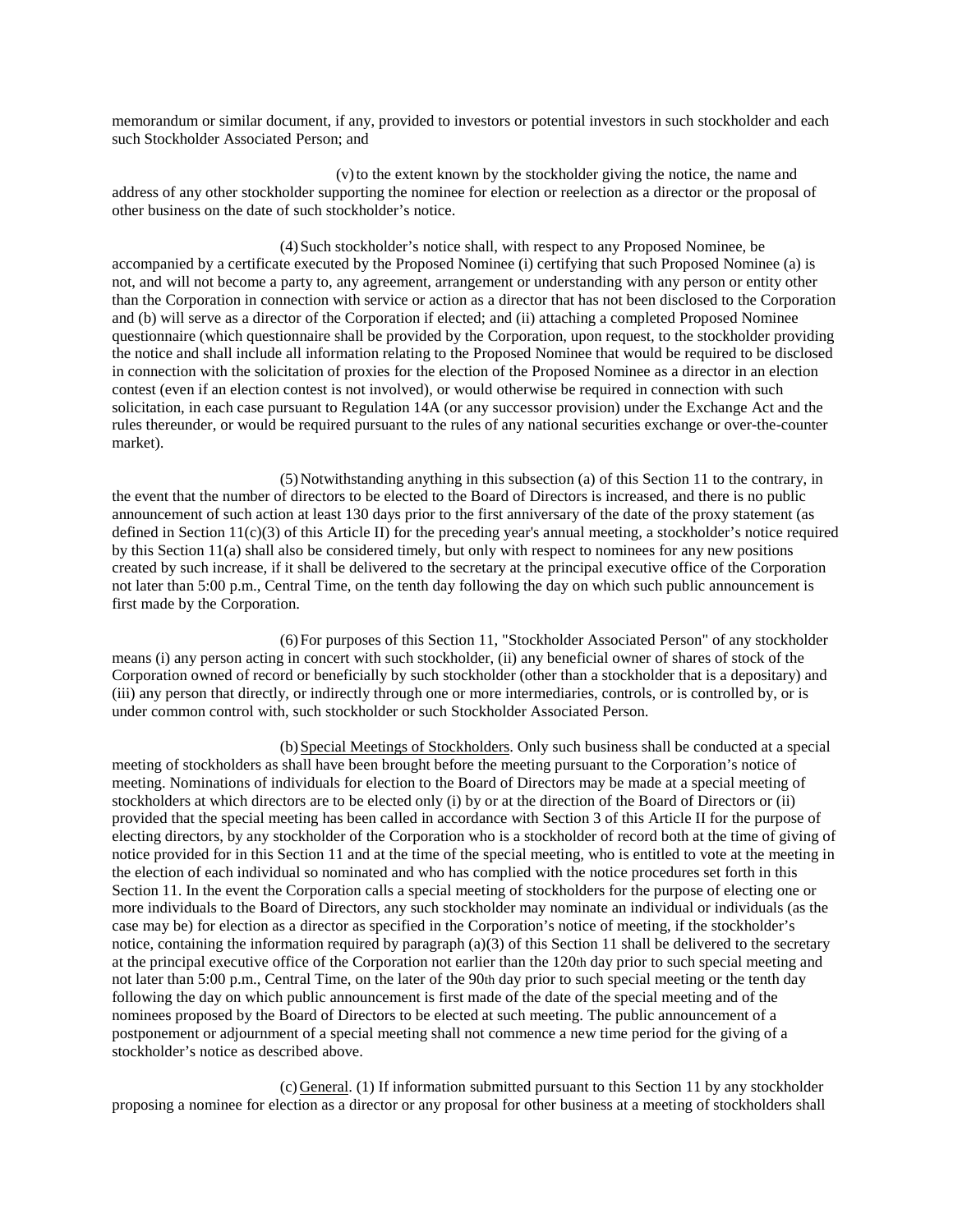be inaccurate in any material respect, such information may be deemed not to have been provided in accordance with this Section 11. Any such stockholder shall notify the Corporation of any inaccuracy or change (within two Business Days of becoming aware of such inaccuracy or change) in any such information. Upon written request by the secretary of the Corporation or the Board of Directors, any such stockholder shall provide, within five Business Days of delivery of such request (or such other period as may be specified in such request), (A) written verification, satisfactory, in the discretion of the Board of Directors or any authorized officer of the Corporation, to demonstrate the accuracy of any information submitted by the stockholder pursuant to this Section 11, and (B) a written update of any information submitted by the stockholder pursuant to this Section 11 as of an earlier date. If a stockholder fails to provide such written verification or written update within such period, the information as to which written verification or a written update was requested may be deemed not to have been provided in accordance with this Section 11.

(2)Only such individuals who are nominated in accordance with this Section 11 shall be eligible for election by stockholders as directors, and only such business shall be conducted at a meeting of stockholders as shall have been brought before the meeting in accordance with this Section 11. The chairman of the meeting shall have the power to determine whether a nomination or any other business proposed to be brought before the meeting was made or proposed, as the case may be, in accordance with this Section 11.

(3)For purposes of this Section 11, "the date of the proxy statement" shall have the same meaning as "the date of the company's proxy statement released to shareholders" as used in Rule 14a-8(e) promulgated under the Exchange Act, as interpreted by the Securities and Exchange Commission from time to time. "Public announcement" shall mean disclosure (i) in a press release reported by the Dow Jones News Service, Associated Press, Business Wire, PR Newswire or other widely circulated news or wire service or (ii) in a document publicly filed by the Corporation with the Securities and Exchange Commission pursuant to the Exchange Act or the Investment Company Act.

(4)Notwithstanding the foregoing provisions of this Section 11, a stockholder shall also comply with all applicable requirements of state law and of the Exchange Act and the rules and regulations thereunder with respect to the matters set forth in this Section 11. Nothing in this Section 11 shall be deemed to affect any right of a stockholder to request inclusion of a proposal in, or the right of the Corporation to omit a proposal from, the Corporation's proxy statement pursuant to Rule 14a-8 (or any successor provision) under the Exchange Act. Nothing in this Section 11 shall require disclosure of revocable proxies received by the stockholder or Stockholder Associated Person pursuant to a solicitation of proxies after the filing of an effective Schedule 14A by such stockholder or Stockholder Associated Person under Section 14(a) of the Exchange Act.

Section 12.VOTING BY BALLOT. Voting on any question or in any election may be viva voce unless the presiding officer shall order or any stockholder shall demand that voting be by ballot.

Section 13. MARYLAND CONTROL SHARE ACQUISITION ACT. Pursuant to a resolution adopted by the Board of Directors in accordance with Section 3-702(c)(4) of the Maryland General Corporation Law (the "MGCL"), the Corporation is subject to Title 3, Subtitle 7 of the MGCL, which shall apply to any acquisition or proposed acquisition of shares of stock of the Corporation to the extent provided in such Subtitle, subject to any limitations under the Investment Company Act

#### **ARTICLE III DIRECTORS**

Section 1.GENERAL POWERS. The business and affairs of the Corporation shall be managed under the direction of its Board of Directors.

Section 2.NUMBER, TENURE AND QUALIFICATIONS.

(a) Number and Tenure. At any regular meeting or at any special meeting called for that purpose, a majority of the entire Board of Directors may establish, increase or decrease the number of directors, provided that the number thereof shall never be less than the minimum number required by the MGCL nor more than 9, and further provided that the tenure of office of a director shall not be affected by any decrease in the number of directors. Any director of the Corporation may resign at any time by delivering his or her resignation to the Board of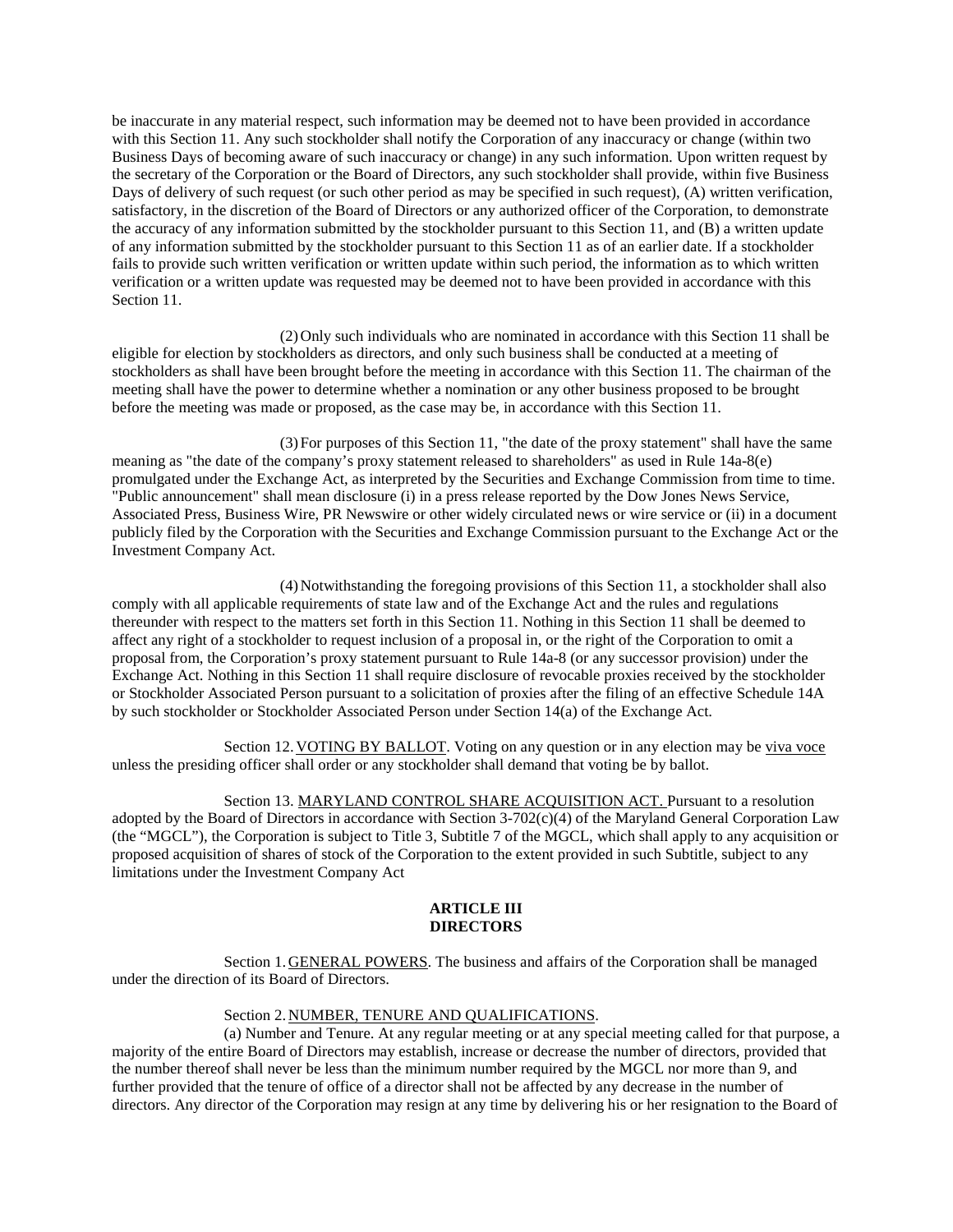Directors, the chairman of the board or the secretary. Any resignation shall take effect immediately upon its receipt or at such later time specified in the resignation. The acceptance of a resignation shall not be necessary to make it effective unless otherwise stated in the resignation.

(b) Qualifications. To qualify as a nominee for a directorship, an individual, at the time of nomination, (i) shall be at least 21 years of age but shall not have reached 75 years of age, and have substantial expertise, experience or relationships relevant to the business of the Corporation, or (ii) shall be a current director of the Corporation that has not reached 75 years of age. The Nominating Committee of the Board of Directors, or in the absence thereof, the entire Board of Directors, in its sole discretion, shall determine whether an individual satisfies the foregoing qualifications. Any individual who does not satisfy the qualifications set forth under this subsection (b) shall not be eligible for nomination or election as a director.

Section 3.ANNUAL AND REGULAR MEETINGS. An annual meeting of the Board of Directors shall be held immediately after and at the same place as the annual meeting of stockholders, no notice other than this Bylaw being necessary. In the event such meeting is not so held, the meeting may be held at such time and place as shall be specified in a notice given as hereinafter provided for special meetings of the Board of Directors. Regular meetings of the Board of Directors shall be held from time to time at such places and times as provided by the Board of Directors by resolution, without notice other than such resolution.

Section 4.SPECIAL MEETINGS. Special meetings of the Board of Directors may be called by or at the request of the chairman of the Board of Directors, the chief executive officer, the president or by a majority of the directors then in office. The person or persons authorized to call special meetings of the Board of Directors may fix any place as the place for holding any special meeting of the Board of Directors called by them. The Board of Directors may provide, by resolution, the time and place for the holding of special meetings of the Board of Directors without notice other than such resolution.

Section 5.NOTICE. Notice of any special meeting of the Board of Directors shall be delivered personally or by telephone, electronic mail, facsimile transmission, United States mail or courier to each director at his or her business or residence address. Notice by personal delivery, telephone, electronic mail or facsimile transmission shall be given at least 24 hours prior to the meeting. Notice by United States mail shall be given at least three days prior to the meeting. Notice by courier shall be given at least two days prior to the meeting. Telephone notice shall be deemed to be given when the director or his or her agent is personally given such notice in a telephone call to which the director or his or her agent is a party. Electronic mail notice shall be deemed to be given upon transmission of the message to the electronic mail address given to the Corporation by the director. Facsimile transmission notice shall be deemed to be given upon completion of the transmission of the message to the number given to the Corporation by the director and receipt of a completed answer-back indicating receipt. Notice by United States mail shall be deemed to be given when deposited in the United States mail properly addressed, with postage thereon prepaid. Notice by courier shall be deemed to be given when deposited with or delivered to a courier properly addressed. Neither the business to be transacted at, nor the purpose of, any annual, regular or special meeting of the Board of Directors need be stated in the notice, unless specifically required by statute or these Bylaws.

Section 6. QUORUM. A majority of the directors shall constitute a quorum for transaction of business at any meeting of the Board of Directors, provided that, if less than a majority of such directors is present at such meeting, a majority of the directors present may adjourn the meeting from time to time without further notice, and provided further that if, pursuant to applicable law, the charter of the Corporation or these Bylaws, the vote of a majority or other percentage of a particular group of directors is required for action, a quorum must also include a majority or such other percentage of such group.

The directors present at a meeting which has been duly called and at which a quorum has been established may continue to transact business until adjournment, notwithstanding the withdrawal from the meeting of enough directors to leave fewer than required to establish a quorum.

Section 7. VOTING. The action of a majority of the directors present at a meeting at which a quorum is present shall be the action of the Board of Directors, unless the concurrence of a greater proportion is required for such action by statute, the charter or these Bylaws. If enough directors have withdrawn from a meeting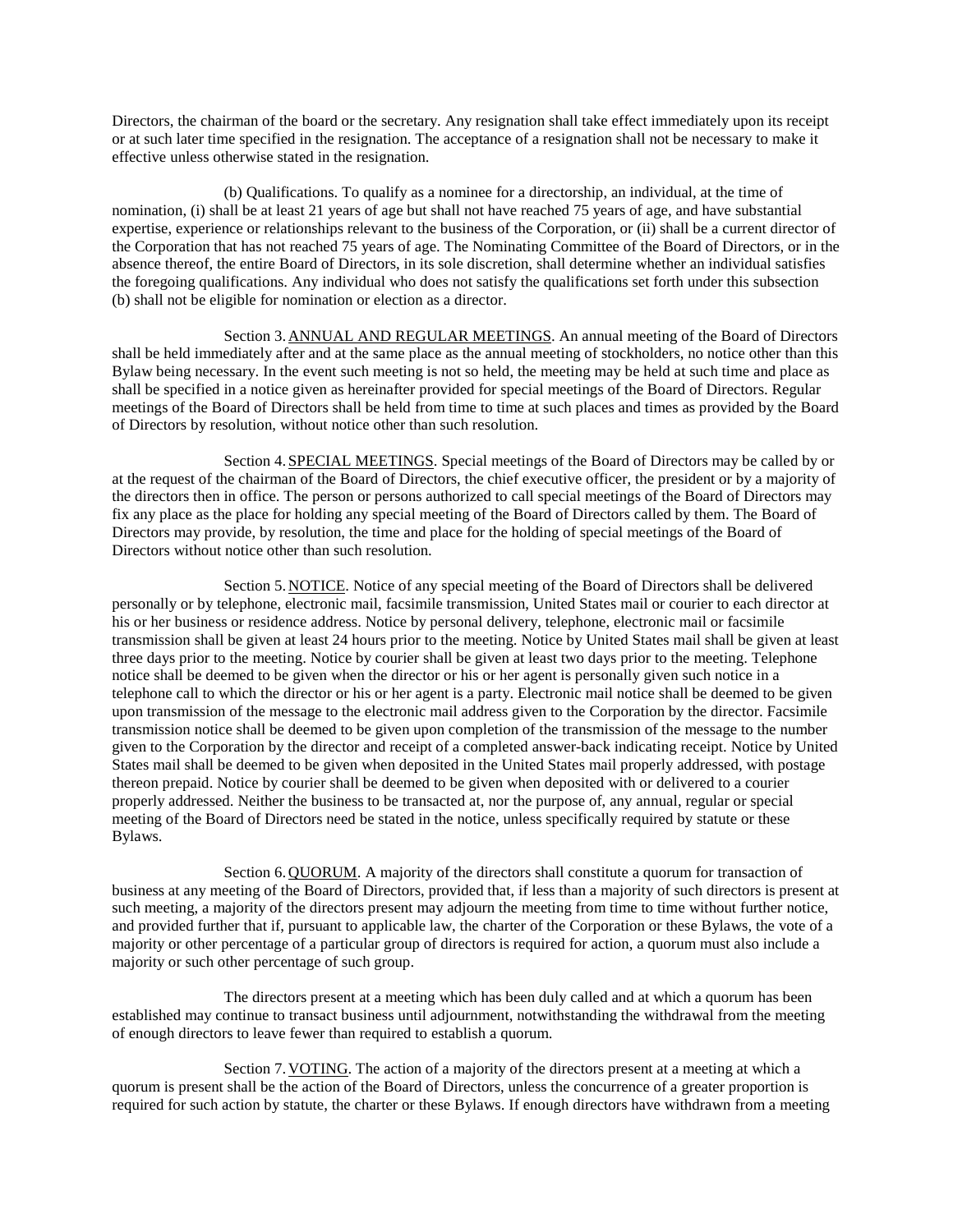to leave fewer than required to establish a quorum, but the meeting is not adjourned, the action of the majority of that number of directors necessary to constitute a quorum at such meeting shall be the action of the Board of Directors, unless the concurrence of a greater proportion is required for such action by statute, the charter of the Corporation or these Bylaws.

Section 8.ORGANIZATION. At each meeting of the Board of Directors, the chairman of the board or, in the absence of the chairman, the vice chairman of the board, if any, shall act as chairman of the meeting. In the absence of both the chairman and vice chairman of the board, the chief executive officer or, in the absence of the chief executive officer, the president or, in the absence of the president, a director chosen by a majority of the directors present, shall act as chairman of the meeting. The secretary or, in his or her absence, an assistant secretary of the Corporation, or, in the absence of the secretary and all assistant secretaries, an individual appointed by the chairman of the meeting, shall act as secretary of the meeting.

Section 9.TELEPHONE MEETINGS. Directors may participate in a meeting by means of a conference telephone or other communications equipment if all persons participating in the meeting can hear each other at the same time. Participation in a meeting by these means shall constitute presence in person at the meeting.

Section 10. WRITTEN CONSENT BY DIRECTORS. Any action required or permitted to be taken at any meeting of the Board of Directors may be taken without a meeting, if a consent to such action is given in writing or by electronic transmission by each director and is filed with the minutes of proceedings of the Board of Directors.

Section 11.VACANCIES*.* If for any reason any or all the directors cease to be directors, such event shall not terminate the Corporation or affect these Bylaws or the powers of the remaining directors hereunder, if any. Pursuant to the Corporation's election in Article IV of the charter, except as may be provided by the Board of Directors in setting the terms of any class or series of preferred stock, (a) any vacancy on the Board of Directors may be filled only by a majority of the remaining directors, even if the remaining directors do not constitute a quorum and (b) any director elected to fill a vacancy shall serve for the remainder of the full term of the class in which the vacancy occurred and until a successor is elected and qualifies.

Section 12.COMPENSATION. Directors shall not receive any stated salary for their services as directors but, by resolution of the Board of Directors, may receive compensation per year and/or per meeting and/or per visit to real property or other facilities owned or leased by the Corporation and for any service or activity they perform or engage in as directors. Directors may be reimbursed for expenses of attendance, if any, at each annual, regular or special meeting of the Board of Directors or of any committee thereof and for their expenses, if any, in connection with each property visit and any other service or activity they perform or engage in as directors; but nothing herein contained shall be construed to preclude any directors from serving the Corporation in any other capacity and receiving compensation therefor.

Section 13.LOSS OF DEPOSITS. No director shall be liable for any loss which may occur by reason of the failure of the bank, trust company, savings and loan association, or other institution with whom moneys or stock have been deposited.

Section 14. SURETY BONDS. Unless required by law, no director shall be obligated to give any bond or surety or other security for the performance of any of his or her duties.

Section 15.RELIANCE. Each director and officer of the Corporation shall, in the performance of his or her duties with respect to the Corporation, be entitled to rely on any information, opinion, report or statement, including any financial statement or other financial data, prepared or presented by an officer or employee of the Corporation whom the director or officer reasonably believes to be reliable and competent in the matters presented, by a lawyer, certified public accountant or other person, as to a matter which the director or officer reasonably believes to be within the person's professional or expert competence, or, with respect to a director, by a committee of the Board of Directors on which the director does not serve, as to a matter within its designated authority, if the director reasonably believes the committee to merit confidence.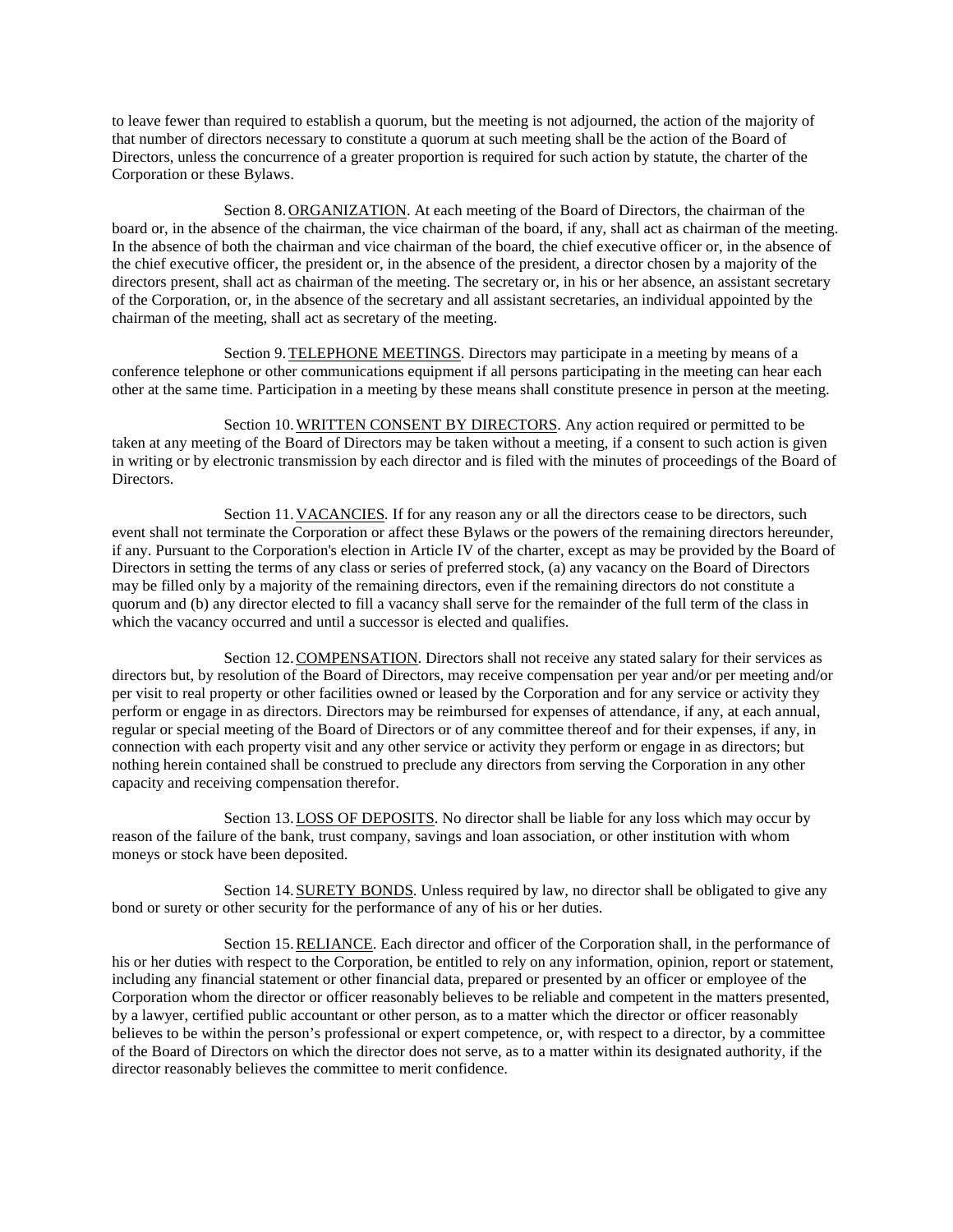Section 16.RATIFICATION. The Board of Directors or the stockholders may ratify and make binding on the Corporation any action or inaction by the Corporation or its officers to the extent that the Board of Directors or the stockholders could have originally authorized the matter. Moreover, any action or inaction questioned in any stockholders' derivative proceeding or any other proceeding on the ground of lack of authority, defective or irregular execution, adverse interest of a director, officer or stockholder, non-disclosure, miscomputation, the application of improper principles or practices of accounting or otherwise, may be ratified, before or after judgment, by the Board of Directors or by the stockholders, and if so ratified, shall have the same force and effect as if the questioned action or inaction had been originally duly authorized, and such ratification shall be binding upon the Corporation and its stockholders and shall constitute a bar to any claim or execution of any judgment in respect of such questioned action or inaction.

Section 17.EMERGENCY PROVISIONS. Notwithstanding any other provision in the charter or these Bylaws, this Section 17 shall apply during the existence of any catastrophe, or other similar emergency condition, as a result of which a quorum of the Board of Directors under Article III of these Bylaws cannot readily be obtained (an "Emergency"). During any Emergency, unless otherwise provided by the Board of Directors, (i) a meeting of the Board of Directors or a committee thereof may be called by any director or officer by any means feasible under the circumstances; (ii) notice of any meeting of the Board of Directors during such an Emergency may be given less than 24 hours prior to the meeting to as many directors and by such means as may be feasible at the time, including publication, television or radio; and (iii) the number of directors necessary to constitute a quorum shall be one-third of the entire Board of Directors.

### **ARTICLE IV COMMITTEES**

Section 1.NUMBER, TENURE AND QUALIFICATIONS. The Board of Directors may appoint from among its members an Executive Committee, an Audit Committee, a Nominating Committee and other committees, composed of one or more directors, to serve at the pleasure of the Board of Directors.

Section 2.POWERS. The Board of Directors may delegate to committees appointed under Section 1 of this Article any of the powers of the Board of Directors, except as prohibited by law.

Section 3.MEETINGS. Notice of committee meetings shall be given in the same manner as notice for special meetings of the Board of Directors. A majority of the members of the committee shall constitute a quorum for the transaction of business at any meeting of the committee. The act of a majority of the committee members present at a meeting shall be the act of such committee. The Board of Directors may designate a chairman of any committee, and such chairman or, in the absence of a chairman, any two members of any committee (if there are at least two members of the committee) may fix the time and place of its meeting unless the Board shall otherwise provide. In the absence of any member of any such committee, the members thereof present at any meeting, whether or not they constitute a quorum, may appoint another director to act in the place of such absent member.

Section 4.TELEPHONE MEETINGS. Members of a committee of the Board of Directors may participate in a meeting by means of a conference telephone or other communications equipment if all persons participating in the meeting can hear each other at the same time. Participation in a meeting by these means shall constitute presence in person at the meeting.

Section 5.WRITTEN CONSENT BY COMMITTEES. Any action required or permitted to be taken at any meeting of a committee of the Board of Directors may be taken without a meeting, if a consent to such action is given in writing or by electronic transmission by each member of the committee and is filed with the minutes of proceedings of such committee.

Section 6.VACANCIES. Subject to the provisions hereof, the Board of Directors shall have the power at any time to change the membership of any committee, to fill all vacancies, to designate alternate members to replace any absent or disqualified member or to dissolve any such committee. Subject to the power of the Board of Directors, the members of the committee shall have the power to fill any vacancies on the committee.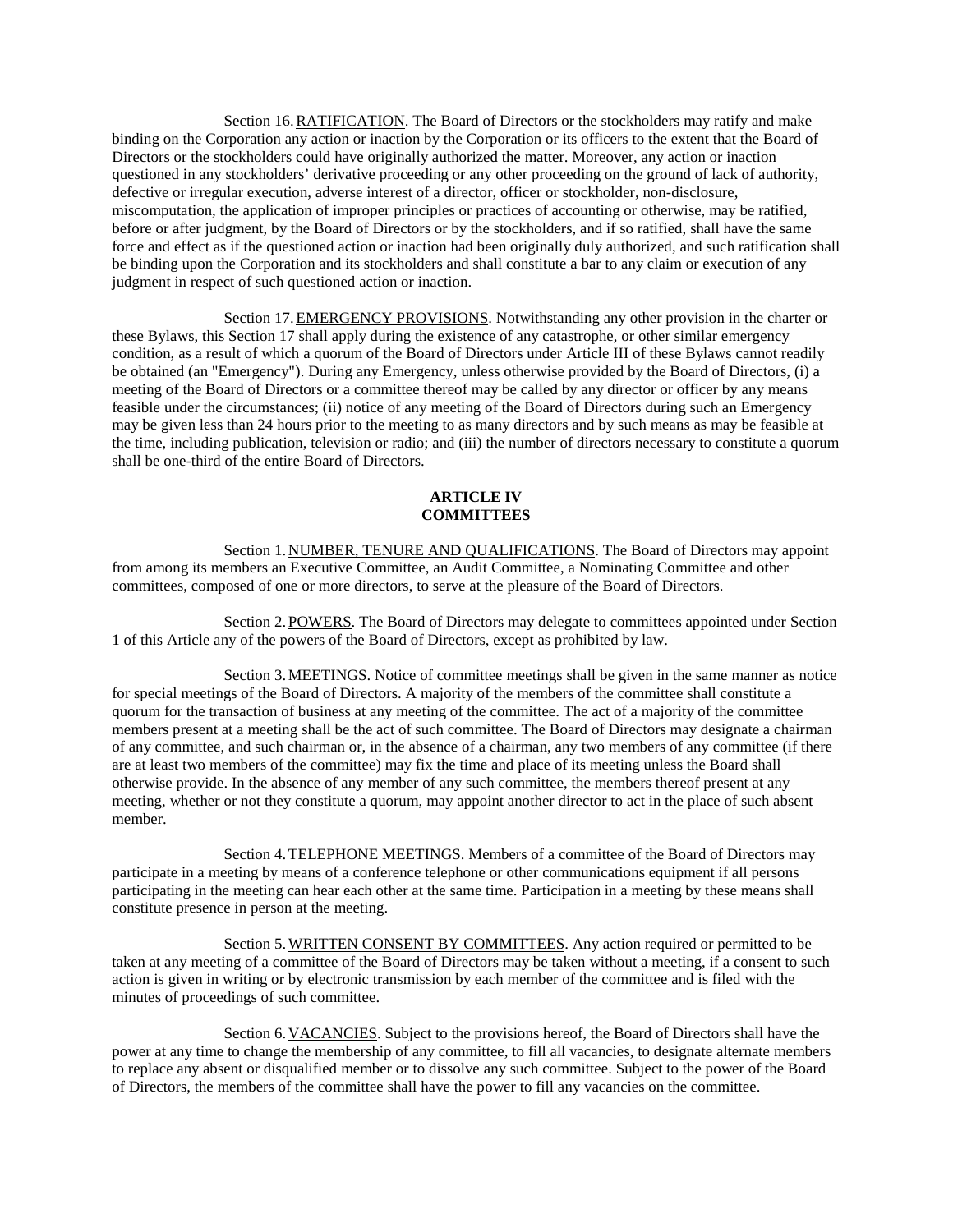## **ARTICLE V OFFICERS**

Section 1.GENERAL PROVISIONS. The officers of the Corporation shall include a president, a secretary and a treasurer and may include a chief executive officer, one or more vice presidents, a chief operating officer, a chief financial officer, a chief compliance officer, one or more assistant secretaries and one or more assistant treasurers. In addition, the Board of Directors may from time to time elect such other officers with such powers and duties as it shall deem necessary or desirable. The Board of Directors may designate a chairman of the Board and a vice chairman of the Board, who shall not, solely by reason of such designation, be officers of the Corporation but shall have such powers and duties as determined by the Board of Directors from time to time. The officers of the Corporation shall be elected annually by the Board of Directors, except that the chief executive officer or president may from time to time appoint one or more vice presidents, assistant secretaries and assistant treasurers or other officers. Each officer shall serve until his or her successor is elected and qualifies or until his or her death, or his or her resignation or removal in the manner hereinafter provided. Any two or more offices except president and vice president may be held by the same person. Election of an officer or agent shall not of itself create contract rights between the Corporation and such officer or agent.

Section 2.REMOVAL AND RESIGNATION. Any officer or agent of the Corporation may be removed, with or without cause, by the Board of Directors if in its judgment the best interests of the Corporation would be served thereby, but such removal shall be without prejudice to the contract rights, if any, of the person so removed. Any officer of the Corporation may resign at any time by delivering written notice of his or her resignation to the Board of Directors, the chairman of the board, the president or the secretary. Any resignation shall take effect immediately upon its receipt or at such later time specified in the notice of resignation. The acceptance of a resignation shall not be necessary to make it effective unless otherwise stated in the resignation. Such resignation shall be without prejudice to the contract rights, if any, of the Corporation.

Section 3.VACANCIES. A vacancy in any office may be filled by the Board of Directors for the balance of the term.

Section 4.CHIEF EXECUTIVE OFFICER. The Board of Directors may designate a chief executive officer. In the absence of such designation, the president shall be the chief executive officer of the Corporation. The chief executive officer shall have general responsibility for implementation of the policies of the Corporation, as determined by the Board of Directors, and for the management of the business and affairs of the Corporation. He or she may execute any deed, mortgage, bond, contract or other instrument, except in cases where the execution thereof shall be expressly delegated by the Board of Directors or by these Bylaws to some other officer or agent of the Corporation or shall be required by law to be otherwise executed; and in general shall perform all duties incident to the office of chief executive officer and such other duties as may be prescribed by the Board of Directors from time to time.

Section 5.CHIEF OPERATING OFFICER. The Board of Directors may designate a chief operating officer. The chief operating officer shall have the responsibilities and duties as set forth by the Board of Directors or the chief executive officer.

Section 6.CHIEF FINANCIAL OFFICER. The Board of Directors may designate a chief financial officer. The chief financial officer shall have the responsibilities and duties as set forth by the Board of Directors or the chief executive officer.

Section 7. CHIEF COMPLIANCE OFFICER. The Board of Directors may designate a chief compliance officer. The chief compliance officer shall have the responsibilities and duties as set forth by the Board of Directors or the chief executive officer.

Section 8.PRESIDENT. In the absence of a designation of a chief operating officer by the Board of Directors, the president shall be the chief operating officer. In the absence of a designation of a chief executive officer by the Board of Directors, the president shall be the chief executive officer. He or she may execute any deed, mortgage, bond, contract or other instrument, except in cases where the execution thereof shall be expressly delegated by the Board of Directors or by these Bylaws to some other officer or agent of the Corporation or shall be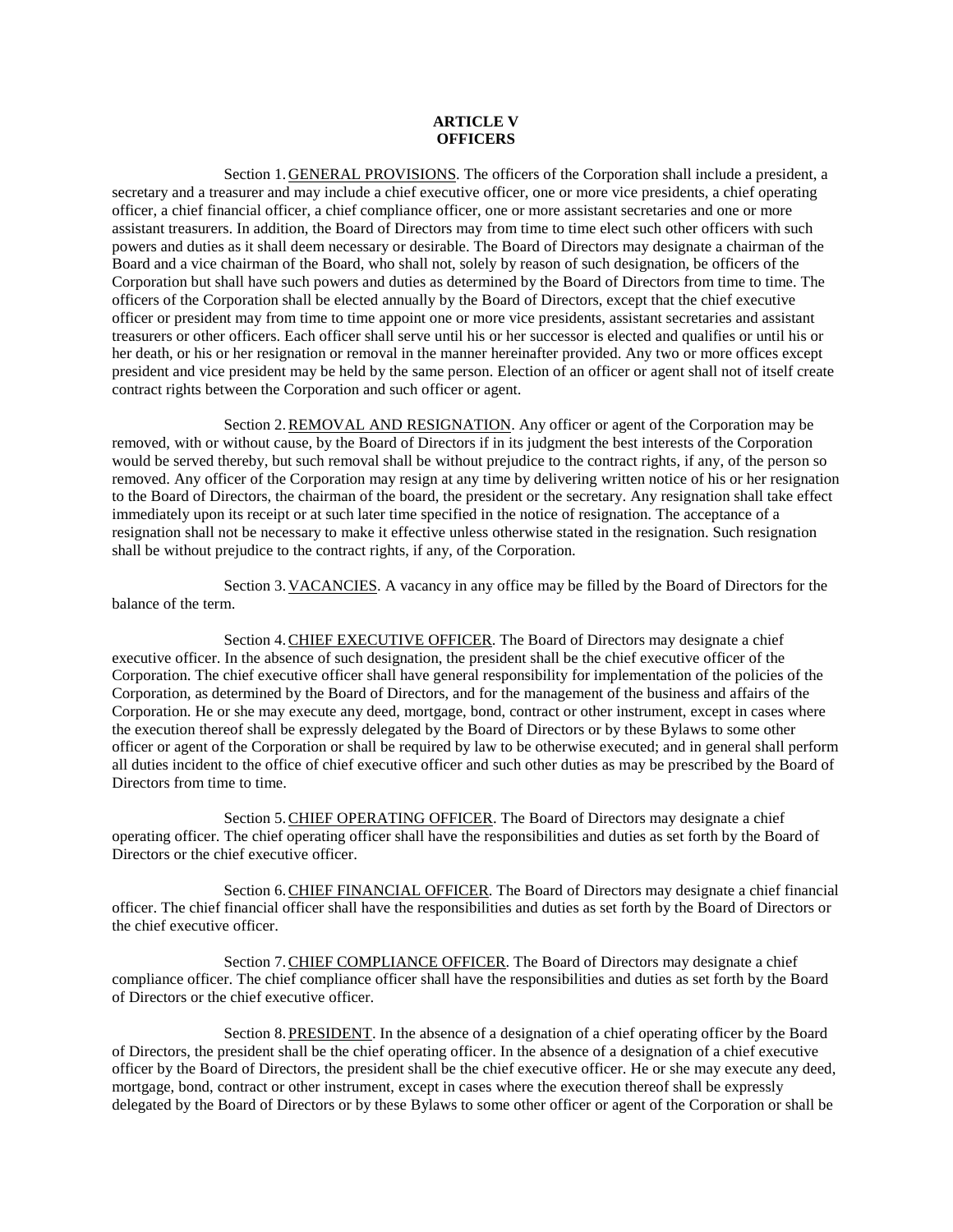required by law to be otherwise executed; and in general shall perform all duties incident to the office of president and such other duties as may be prescribed by the Board of Directors from time to time.

Section 9.VICE PRESIDENTS. In the absence of the president or in the event of a vacancy in such office, the vice president (or in the event there be more than one vice president, the vice presidents in the order designated at the time of their election or, in the absence of any designation, then in the order of their election) shall perform the duties of the president and when so acting shall have all the powers of and be subject to all the restrictions upon the president; and shall perform such other duties as from time to time may be assigned to such vice president by the president or by the Board of Directors. The Board of Directors may designate one or more vice presidents as executive vice president or as vice president for particular areas of responsibility.

Section 10.SECRETARY. The secretary shall (a) keep the minutes of the proceedings of the stockholders, the Board of Directors and committees of the Board of Directors in one or more books provided for that purpose; (b) see that all notices are duly given in accordance with the provisions of these Bylaws or as required by law; (c) be custodian of the corporate records and of the seal of the Corporation; (d) keep a register of the post office address of each stockholder which shall be furnished to the secretary by such stockholder; (e) have general charge of the stock transfer books of the Corporation; and (f) in general perform such other duties as from time to time may be assigned to him by the chief executive officer, the president or by the Board of Directors.

Section 11.TREASURER. The treasurer shall keep full and accurate accounts of receipts and disbursements in books belonging to the Corporation and shall deposit all moneys and other valuable effects in the name and to the credit of the Corporation in such depositories as may be designated by the Board of Directors and in general perform such other duties as from time to time may be assigned to him or her by the chief executive officer, the president or the Board of Directors. In the absence of a designation of a chief financial officer by the Board of Directors, the treasurer shall be the chief financial officer of the Corporation.

The treasurer shall disburse the funds of the Corporation as may be ordered by the Board of Directors, taking proper vouchers for such disbursements, and shall render to the president and Board of Directors, at the regular meetings of the Board of Directors or whenever it may so require, an account of all his or her transactions as treasurer and of the financial condition of the Corporation.

Section 12.ASSISTANT SECRETARIES AND ASSISTANT TREASURERS. The assistant secretaries and assistant treasurers, in general, shall perform such duties as shall be assigned to them by the secretary or treasurer, respectively, or by the president or the Board of Directors. The assistant treasurers shall, if required by the Board of Directors, give bonds for the faithful performance of their duties in such sums and with such surety or sureties as shall be satisfactory to the Board of Directors.

## **ARTICLE VI CONTRACTS, CHECKS AND DEPOSITS**

Section 1.CONTRACTS. The Board of Directors or another committee of the Board of Directors within the scope of its delegated authority, may authorize any officer or agent to enter into any contract or to execute and deliver any instrument in the name of and on behalf of the Corporation and such authority may be general or confined to specific instances. Any agreement, deed, mortgage, lease or other document shall be valid and binding upon the Corporation when duly authorized or ratified by action of the Board of Directors or such other committee and executed by an authorized person.

Section 2.CHECKS AND DRAFTS. All checks, drafts or other orders for the payment of money, notes or other evidences of indebtedness issued in the name of the Corporation shall be signed by such officer or agent of the Corporation in such manner as shall from time to time be determined by the Board of Directors.

Section 3.DEPOSITS. All funds of the Corporation not otherwise employed shall be deposited from time to time to the credit of the Corporation in such banks, trust companies or other depositories as the Board of Directors may designate.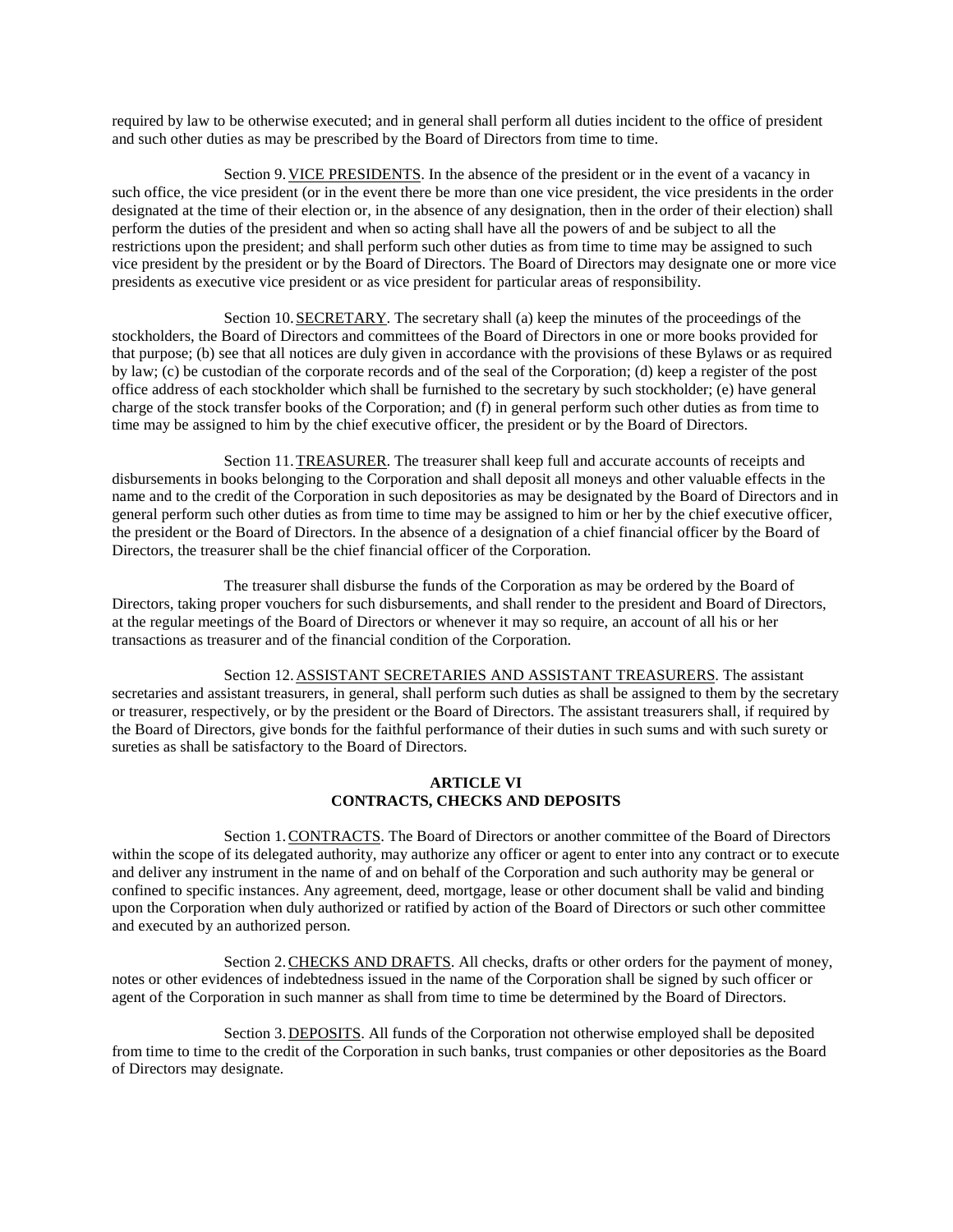## **ARTICLE VII STOCK**

Section 1. CERTIFICATES; REQUIRED INFORMATION. The Board of Directors may authorize the Corporation to issue some or all of the shares of any class or series of its stock without certificates. In the event that the Corporation issues shares of stock represented by certificates, such certificates shall be in such form as prescribed by the Board of Directors or a duly authorized officer, shall contain the statements and information required by the MGCL and shall be signed by the officers of the Corporation in the manner permitted by the MGCL. In the event that the Corporation issues shares of stock without certificates, to the extent then required by the MGCL, the Corporation shall provide to record holders of such shares a written statement of the information required by the MGCL to be included on stock certificates. There shall be no differences in the rights and obligations of stockholders based on whether or not their shares are represented by certificates. If shares of a class or series of stock are authorized by the Board of Directors to be issued without certificates, no stockholder shall be entitled to a certificate or certificates representing any shares of such class or series of stock held by such stockholder unless otherwise determined by the Board of Directors and then only upon written request by such stockholder to the secretary of the Corporation.

Section 2.TRANSFERS. All transfers of shares of stock shall be made on the books of the Corporation, by the holder of the shares, in person or by his, her or its attorney, in such manner as the Board of Directors or any officer of the Corporation may prescribe and, if such shares are certificated, upon surrender of certificates duly endorsed. The issuance of a new certificate upon the transfer of certificated shares is subject to the determination of the Board of Directors that such shares shall no longer be represented by certificates. Upon the transfer of uncertificated shares, to the extent then required by the MGCL, the Corporation shall provide to record holders of such shares a written statement of the information required by the MGCL to be included on stock certificates.

The Corporation shall be entitled to treat the holder of record of any share of stock as the holder in fact thereof and, accordingly, shall not be bound to recognize any equitable or other claim to or interest in such share or on the part of any other person, whether or not it shall have express or other notice thereof, except as otherwise expressly provided by the laws of the State of Maryland.

Notwithstanding the foregoing, transfers of shares of any class or series of stock will be subject in all respects to the charter of the Corporation and all of the terms and conditions contained therein.

Section 3.REPLACEMENT CERTIFICATE. Any officer of the Corporation may direct a new certificate or certificates to be issued in place of any certificate or certificates theretofore issued by the Corporation alleged to have been lost, destroyed, stolen or mutilated, upon the making of an affidavit of that fact by the person claiming the certificate to be lost, destroyed, stolen or mutilated; provided, however, if such shares have ceased to be certificated, no new certificate shall be issued unless requested in writing by such stockholder and the Board of Directors has determined that such certificates may be issued. Unless otherwise determined by an officer of the Corporation, the owner of such lost, destroyed, stolen or mutilated certificate or certificates, or his or her legal representative, shall be required, as a condition precedent to the issuance of a new certificate or certificates, to give the Corporation a bond in such sums as it may direct as indemnity against any claim that may be made against the Corporation.

Section 4.FIXING OF RECORD DATE. Subject to Article II, Section 3(b) of these Bylaws, in advance, a record date may be set, for the purpose of determining stockholders entitled to notice of or to vote at any meeting of stockholders, by the Chairman of the Board, the president or the Board of Directors, whoever shall have called the meeting. The Board of Directors may set, in advance, the record date for determining stockholders entitled to receive payment of any dividend or the allotment of any other rights, or in order to make a determination of stockholders for any other proper purpose. Such date, in any case, shall not be prior to the close of business on the day the record date is fixed and shall be not more than 90 days and, in the case of a meeting of stockholders, not less than ten days, before the date on which the meeting or particular action requiring such determination of stockholders of record is to be held or taken.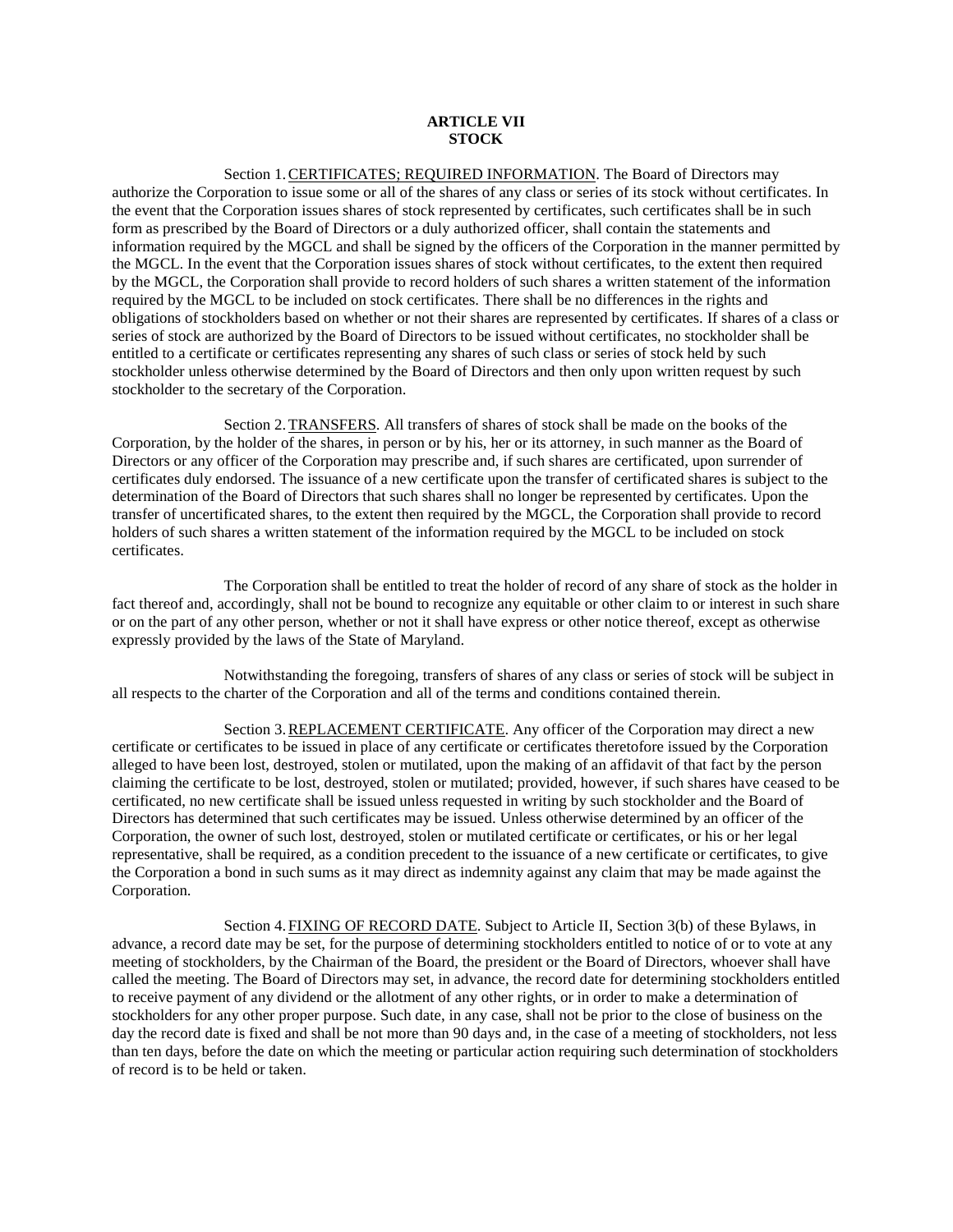When a record date for the determination of stockholders entitled to notice of and to vote at any meeting of stockholders has been set as provided in this section, such record date shall continue to apply to the meeting if adjourned or postponed, except if the meeting is adjourned to a date more than 120 days or postponed to a date more than 90 days after the record date originally fixed for the meeting, in which case a new record date for such meeting may be determined as set forth herein.

Section 5.STOCK LEDGER. The Corporation shall maintain at its principal office or at the office of its counsel, accountants or transfer agent, an original or duplicate share ledger containing the name and address of each stockholder and the number of shares of each class held by such stockholder.

Section 6.FRACTIONAL STOCK; ISSUANCE OF UNITS. The Board of Directors may authorize the Corporation to issue fractional stock or authorize the issuance of scrip, all on such terms and under such conditions as it may determine. Notwithstanding any other provision of the charter or these Bylaws, the Board of Directors may issue units consisting of different securities of the Corporation. Any security issued in a unit shall have the same characteristics as any identical securities issued by the Corporation, except that the Board of Directors may provide that for a specified period securities of the Corporation issued in such unit may be transferred on the books of the Corporation only in such unit.

## **ARTICLE VIII ACCOUNTING YEAR**

The Board of Directors shall have the power, from time to time, to fix the fiscal year of the Corporation by a duly adopted resolution.

### **ARTICLE IX DISTRIBUTIONS**

Section 1.AUTHORIZATION. Dividends and other distributions upon the stock of the Corporation may be authorized by the Board of Directors, subject to the provisions of law and the charter of the Corporation. Dividends and other distributions may be paid in cash, property or stock of the Corporation, subject to the provisions of law and the charter.

Section 2.CONTINGENCIES. Before payment of any dividends or other distributions, there may be set aside out of any assets of the Corporation available for dividends or other distributions such sum or sums as the Board of Directors may from time to time, in its absolute discretion, think proper as a reserve fund for contingencies, for equalizing dividends or other distributions, for repairing or maintaining any property of the Corporation or for such other purpose as the Board of Directors shall determine to be in the best interest of the Corporation, and the Board of Directors may modify or abolish any such reserve.

### **ARTICLE X SEAL**

Section 1. SEAL. The Board of Directors may authorize the adoption of a seal by the Corporation. The seal shall contain the name of the Corporation and the year of its incorporation and the words "Incorporated Maryland." The Board of Directors may authorize one or more duplicate seals and provide for the custody thereof.

Section 2.AFFIXING SEAL. Whenever the Corporation is permitted or required to affix its seal to a document, it shall be sufficient to meet the requirements of any law, rule or regulation relating to a seal to place the word "(SEAL)" adjacent to the signature of the person authorized to execute the document on behalf of the Corporation.

## **ARTICLE XI INDEMNIFICATION AND ADVANCE OF EXPENSES**

To the maximum extent permitted by Maryland law, in effect from time to time, the Corporation shall indemnify and, without requiring a preliminary determination of the ultimate entitlement to indemnification,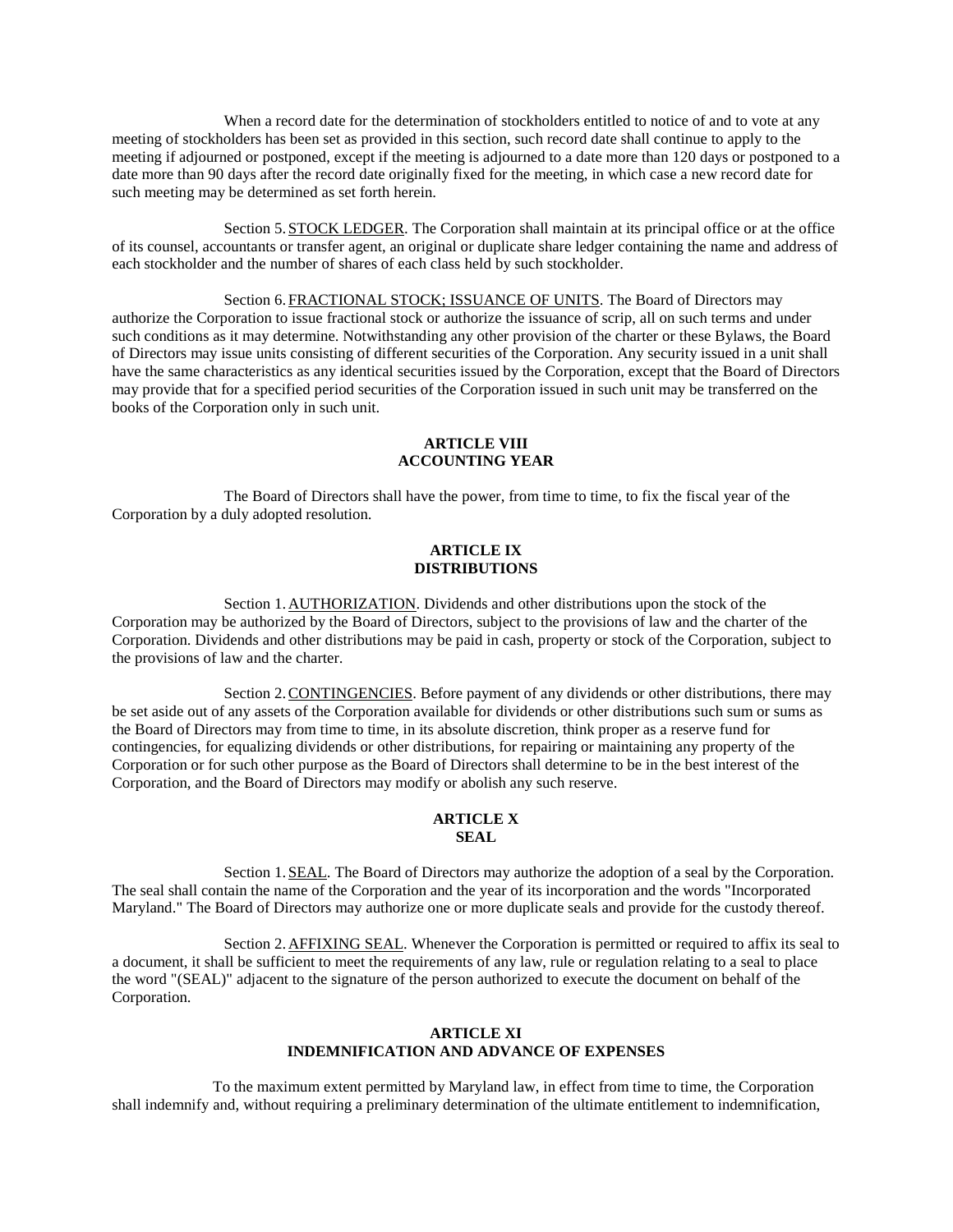shall pay or reimburse reasonable expenses in advance of final disposition of a proceeding to (a) any individual who is a present or former director or officer of the Corporation and who is made or threatened to be made a party to the proceeding by reason of his or her service in that capacity or (b) any individual who, while a director or officer of the Corporation and at the request of the Corporation, serves or has served as a director, officer, partner, trustee, manager or member of another corporation, real estate investment trust, limited liability company, partnership, joint venture, trust, employee benefit plan or other enterprise and who is made or threatened to be made a party to the proceeding by reason of his or her service in that capacity. The rights to indemnification and advance of expenses provided by the charter of the Corporation and these Bylaws shall vest immediately upon the election of a director or officer. The Corporation may, with the approval of its Board of Directors or any duly authorized committee thereof, provide such indemnification and advance for expenses to an individual who served a predecessor of the Corporation in any of the capacities described in (a) or (b) above and to any employee or agent of the Corporation or a predecessor of the Corporation. The indemnification and payment or reimbursement of expenses provided in these Bylaws shall not be deemed exclusive of or limit in any way other rights to which any person seeking indemnification or payment or reimbursement of expenses may be or may become entitled under any bylaw, resolution, insurance, agreement or otherwise. Any indemnification or payment or reimbursement of expenses made pursuant to this Article XI shall be subject to applicable requirements of the Investment Company Act.

Neither the amendment nor repeal of this Article, nor the adoption or amendment of any other provision of the Bylaws or charter of the Corporation inconsistent with this Article, shall apply to or affect in any respect the applicability of the preceding paragraph with respect to any act or failure to act which occurred prior to such amendment, repeal or adoption.

## **ARTICLE XII WAIVER OF NOTICE**

Whenever any notice of a meeting is required to be given pursuant to the charter of the Corporation or these Bylaws or pursuant to applicable law, a waiver thereof in writing or by electronic transmission, given by the person or persons entitled to such notice, whether before or after the time stated therein, shall be deemed equivalent to the giving of such notice. Neither the business to be transacted at nor the purpose of any meeting need be set forth in the waiver of notice, unless specifically required by statute. The attendance of any person at any meeting shall constitute a waiver of notice of such meeting, except where such person attends a meeting for the express purpose of objecting to the transaction of any business on the ground that the meeting is not lawfully called or convened.

# **ARTICLE XIII INSPECTION OF RECORDS**

A stockholder that is otherwise eligible under applicable law to inspect the Corporation's books of account, stock ledger, or other specified documents of the Corporation shall have no right to make such inspection if the Board of Directors determines that such stockholder has an improper purpose for requesting such inspection.

### **ARTICLE XIV AMENDMENT OF BYLAWS**

The Board of Directors shall have the exclusive power, at any time, to adopt, alter or repeal any provision of these Bylaws and to make new Bylaws.

### **ARTICLE XV EXCLUSIVE FORUM FOR CERTAIN LITIGATION**

Unless the Corporation consents in writing to the selection of an alternative forum, the Circuit Court for Baltimore City, Maryland, or if that Court does not have jurisdiction, the United States District Court for the District of Maryland, Northern Division, shall be the sole and exclusive forum for (a) any Internal Corporate Claim, as such term is defined in the MGCL, (b) any derivative action or proceeding brought on behalf of the Corporation, other than actions arising under federal securities laws, (c) any action asserting a claim of breach of any duty owed by any director or officer or other employee of the Corporation to the Corporation or to the